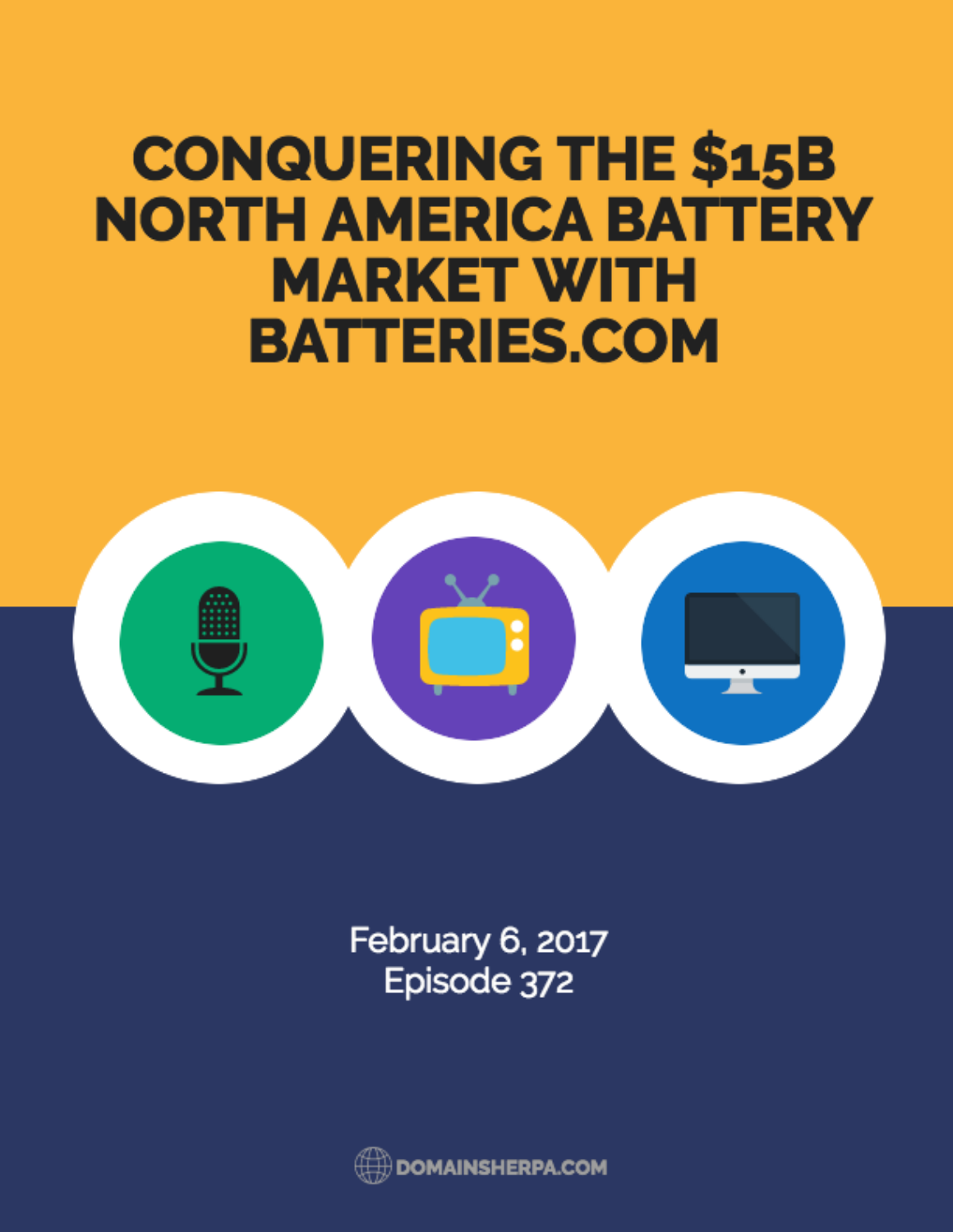

How would you like to buy a premium domain name – you know, one that costs more than \$50,000 or \$100,000, but just like when you're buying a home, you're not putting 100% cash down, but instead leveraging your down payment into a large sale. You can do that in the domain name industry too. Stay tuned to learn how!

Three sponsors of today's show.

First, if you're buying or selling a domain name or portfolio and you want an estimate of it's value, Estibot.com is the place to go. Just like you'd visit Zillow.com to get an estimate of a house value, Estibot.com provides key information about the most important statistics so you can make an informed decision based on data.

Second: Serious about online trading? Secure your funds, keep your merchandise safe, and use a company that keeps the buyer and seller protected the whole way through. That's Escrow.com. Payments you can trust.

Finally, if you're a domain name investor, don't you have unique legal needs that require domain name technical know-how and industry experience? That's why you need David Weslow of Wiley Rein. Go search for David Weslow on DomainSherpa, watch his interview and you can see for yourself that he can clearly explain issues, can help you with buy/sell agreements, deal with website content issues and UDRP actions, and even help you write your website terms and conditions. David Weslow is the lawyer to call for Internet legal issues. See for yourself at DavidWeslow.com.

Michael: Hey Sherpa Network. Thanks so much for joining me today. My name is Michael Cyger and I'm the publisher of domainsherpa.com, the website where you can learn how to become a successful domain name investor or entrepreneur directly from the experts. My goal is that you'll watch these interviews, take away strategies, tactics and ideas, become successful yourself and then come back to DomainSherpa and do an interview. As domain name investors we sometimes come across killer exact-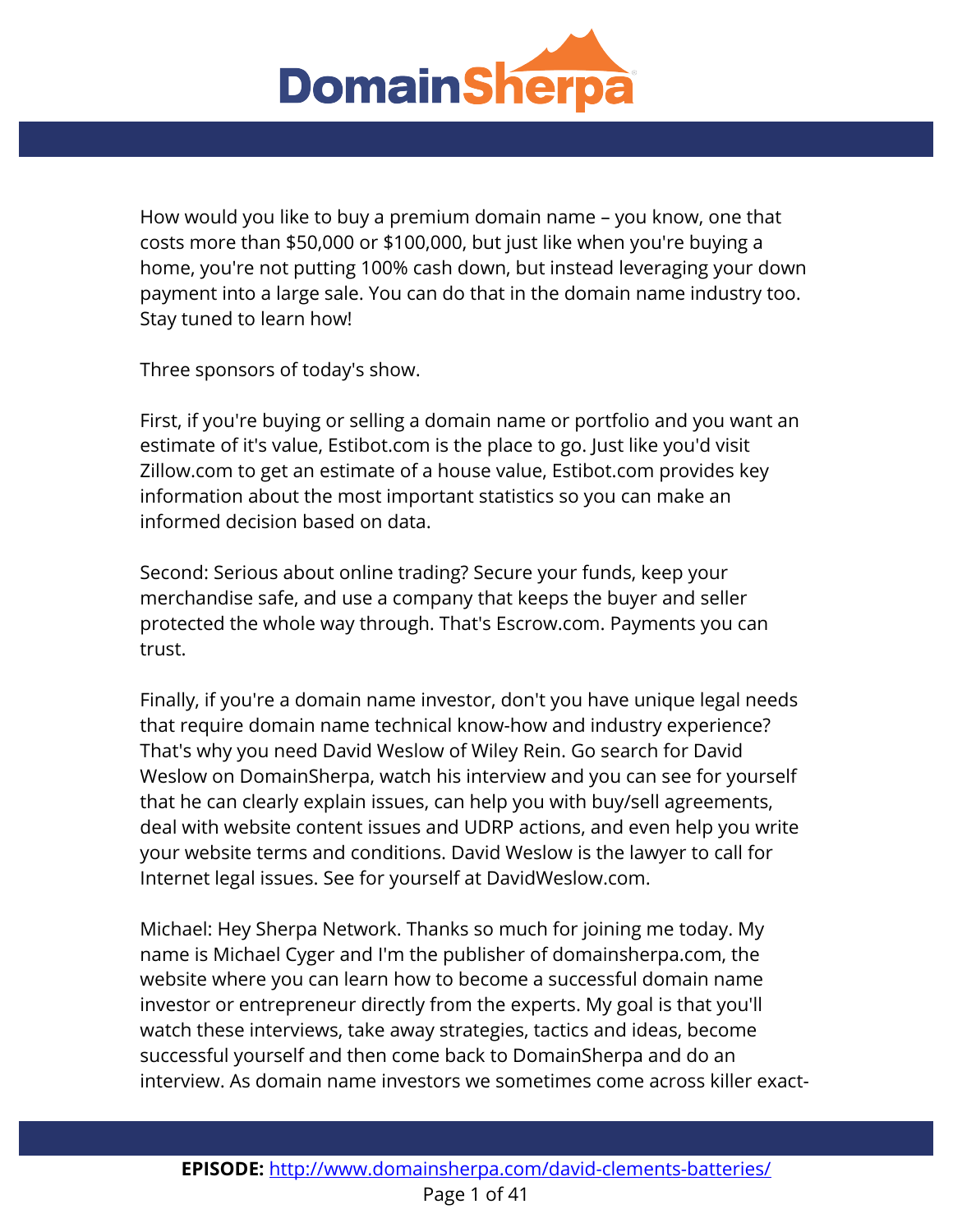

match domains. Every once in a while we come across a killer exact-match domain that includes a business, and it's really hard to pass up the opportunity to put our money where our mouth is and try our hand at running a real revenue generating business.

That's what today Sherpa did and we're going to hear all about it today. I'm pleased to welcome David Clements, president and CEO of batteries.com, one of the internet's oldest battery and electronics retailers. If the name sounds familiar David Clements, it's because he is the owner of brannans.com a consultancy and newsletter that helps Fortune 500 companies and high-net-worth individuals purchase and sell premium domain names. David, welcome to the show.

David: Hi, thanks for having me Mike. Hey Sherpa's, I'm looking forward to the interview and looking forward to hopefully getting some really good questions from you.

Michael: Great. So, you know I gave a quick little summary of batteries.com David, but when you're speaking to family and friends, or people that aren't familiar with batteries.com, how do you describe it?

David: We've got around 10,000 items for about 50,000 uses. We've got the standard batteries, the double A, triple A, C D 9-volt and different chemistries, alkaline, nickel-metal hydride and lithium. But we've got a ton of coin cell batteries, hearing aid batteries, sealed lead acid batteries that power wheel chairs, that power kid's toys for the backyard. We also have an entire other category of electronics. We sell flashlights, portable generators, we've got jump starters for cars, we've got tool sets, we have...This year we really brought in a lot from China, and actually brought in so much inventory that we haven't even gotten it all online before Christmas. So, it's been challenging.

Michael: 10,000 skews, 10,000 individual items, that's a heck of a lot of stuff and we're going to dig into how you store that, and itemize it, and pick it, and ship it, and all that sort of stuff. What's the oddest battery type that you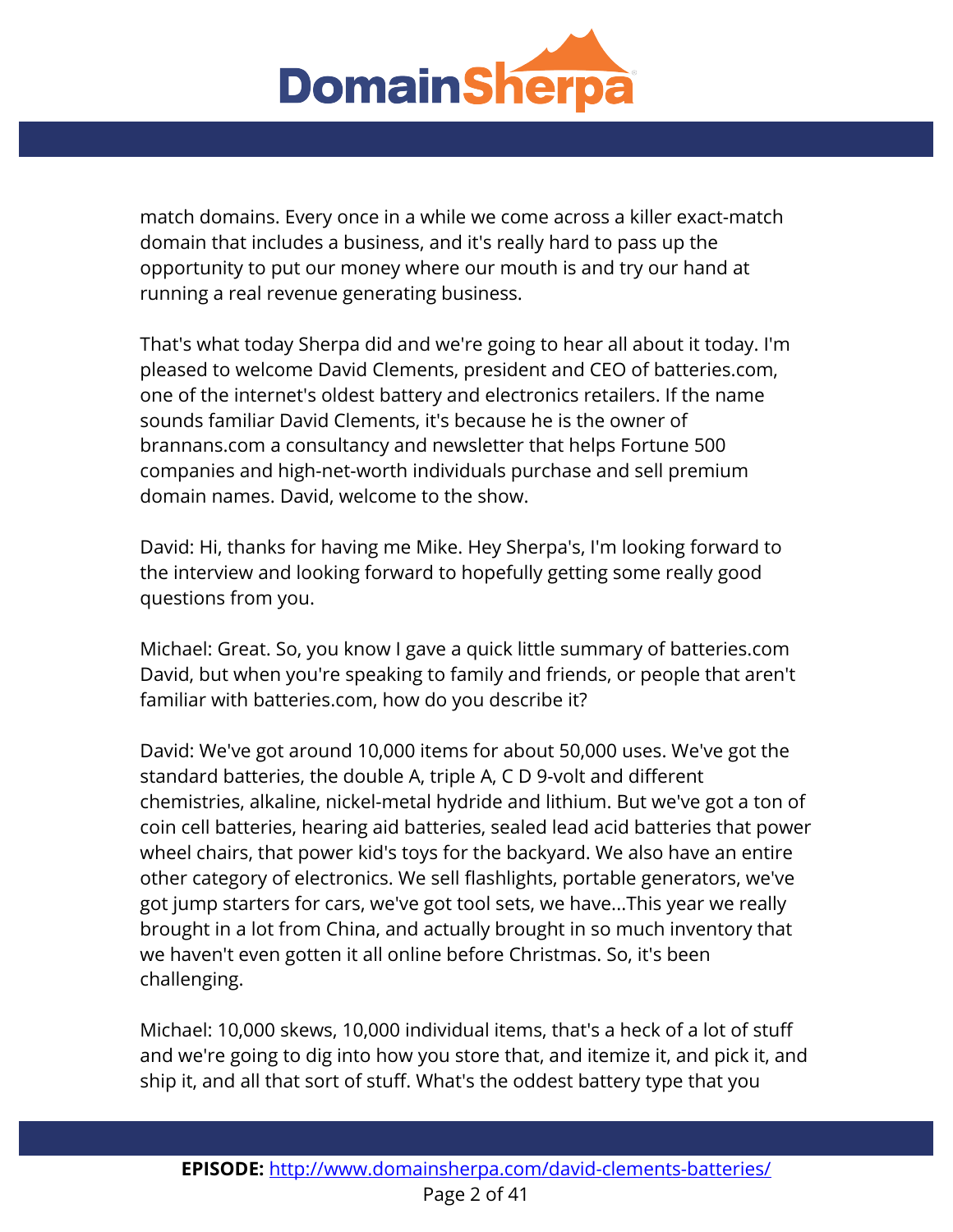

have? Like my boat battery died recently, can I go onto batteries.com and buy a marine battery for my boat?

David: Yes.

Michael: Wow.

David: There's a chance we've got exactly what you need and if we don't have it online it's an oversight on our end because we could get it.

Michael: So, we're wrapping up December 2016. This show will probably go live in January 2017. If you look at just November let's say, because December hasn't closed by the time we're recording this, how many orders did you fulfill in November 2016?

David: You know, I know these questions are probably right in front you Mike but we're a privately held corporation so I really don't want to discuss the numbers. I discuss them you know, with my banker and my accountant.

Michael: Yep.

David: If that's okay.

Michael: You bet, is December gonna be higher than November.

David: Yes, by far. The three biggest months in the battery business are actually November, then December, then January. With e-commerce usually it's the time between Christmas and Thanksgiving that's the big run, but we find that January is a little bit bigger than December because of all the gifts people get that didn't come with batteries, our assumption. That's what the pop in sales is, but January is generally actually the bigger month.

Michael: Yeah, that's interesting, I would have pictured December being the biggest month and then January, November sort of trailing off from there, but data doesn't lie.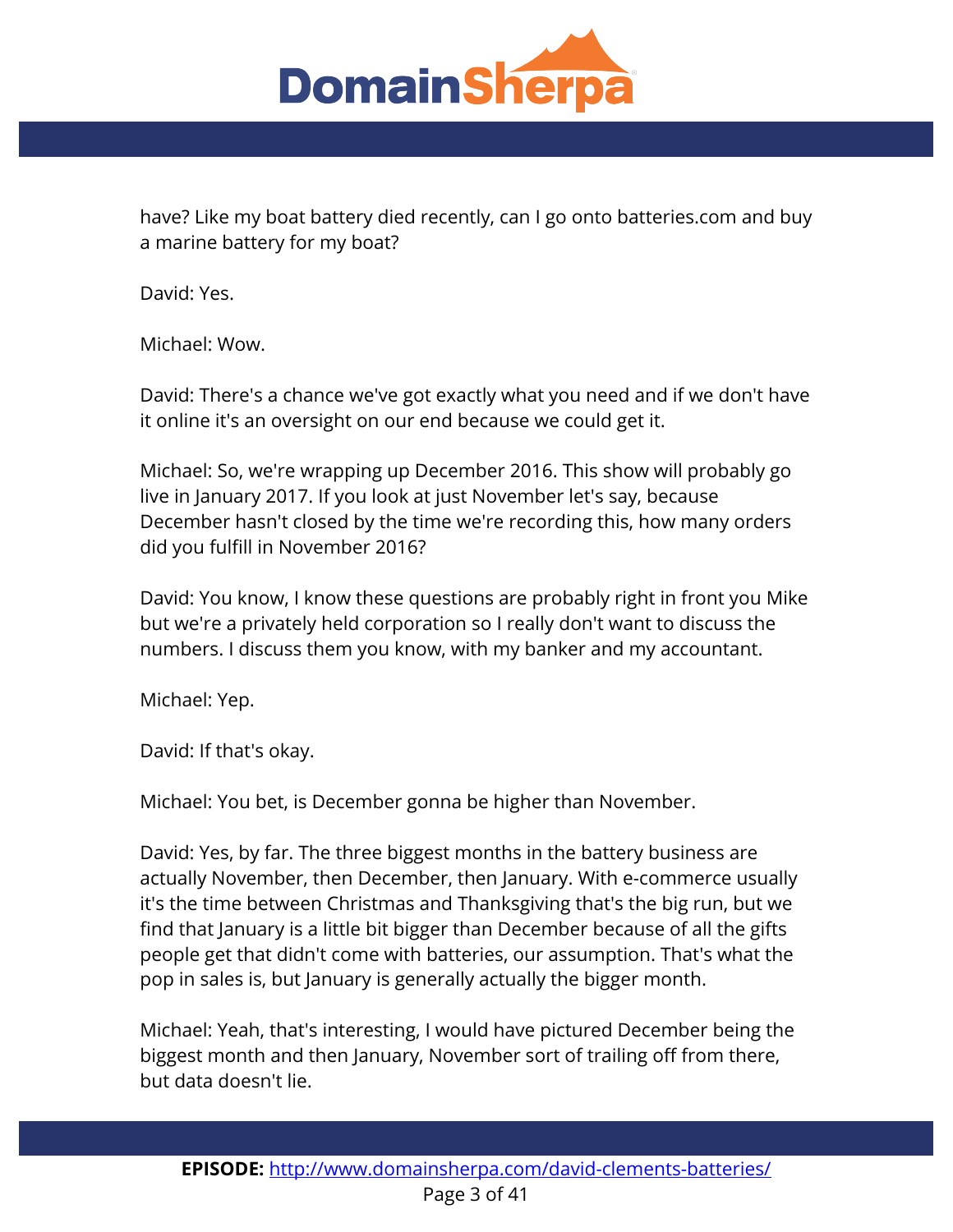

David: Right.

Michael: If I ask you for your projected revenue for 2016, is it bigger than a breadbox? Is it over seven figures?

David: It's bigger than a breadbox.

Michael: Is it over seven figures David?

David: It's well over, and I mean I really don't want to talk about the numbers.

Michael: All right, I appreciate you giving us an idea, right? Like it's well over seven figures. I just like to know what size are we talking about here. People watching the show would love to know like well, are we talking about you know, a business that's an upstart that maybe is only doing \$50,000 or a \$100,000, or we're talking about a business that's over a million, over 5 million, something like that. And so you gave us a taste of that and I appreciate that. Let's take a step back David, before we get into the details of how the business, I know a lot of people love to know how you got started in the industry. How you became familiar with domain names, and how it led to this batteries.com opportunity. How long have you been in the domain name industry?

David: So, I've been in the domain name industry about 10 years. I got into it, actually had just finished up my degree, I had gone back to school to go to medical school. And while I was waiting to find out if I got into med school, I really accidentally got into the domain name world by buying, selling, and brokering 3L.coms.

Michael: How do you accidentally get into the domain name industry by brokering 3L.coms?

David: Through a friend that was doing it and I mean, within six months I was hooked. You know, my wife got into med school, finished, has finished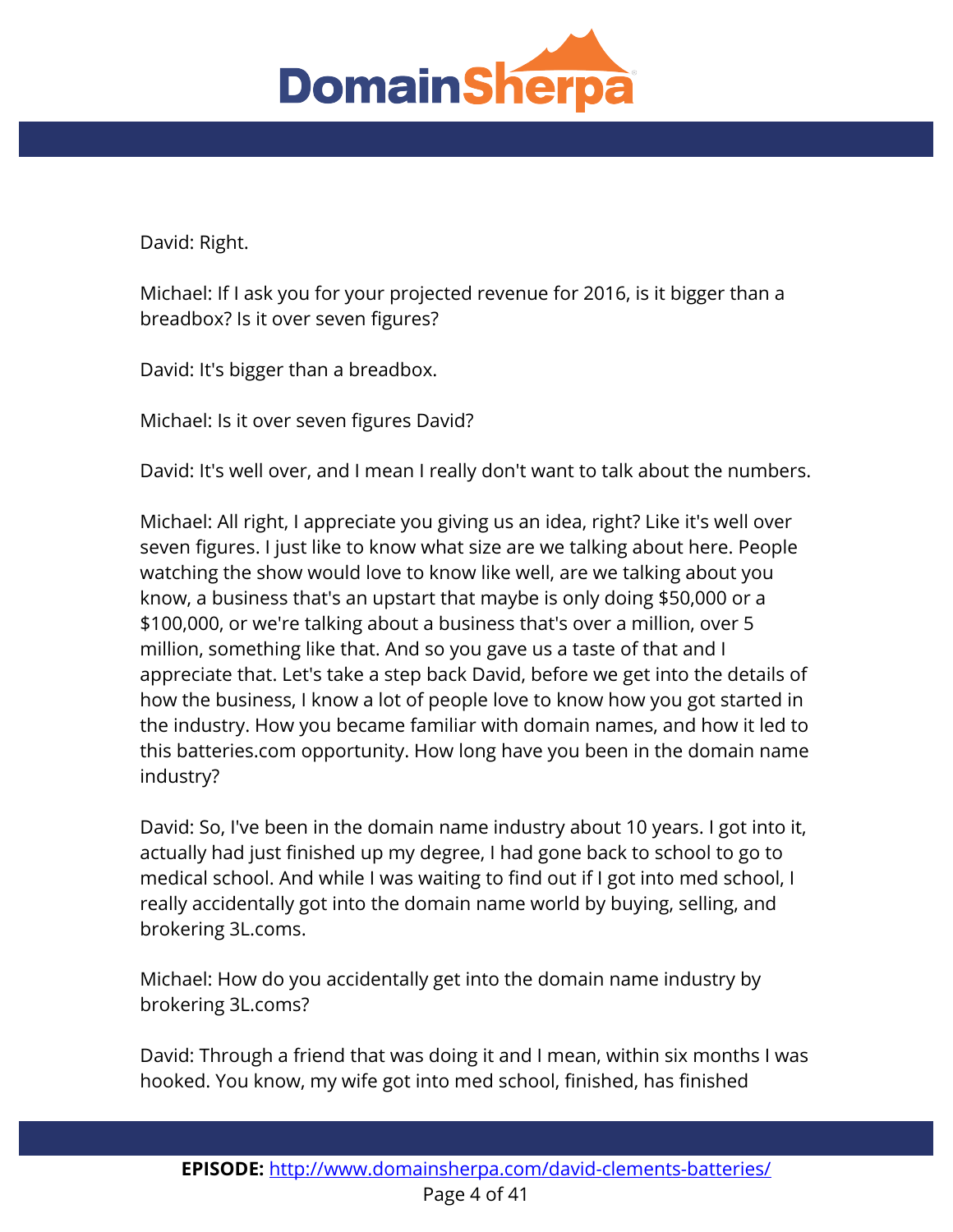

residency and she's practicing medicine and I never looked back. I mean, I never even tried hard to get in after seeing some sales in the domain industry. It's more exciting...

Michael: It is exciting.

David: ...being in that kind of environment where we did the trade shows, we did some auctions, and we traveled and we really got to know a lot of domain investors globally. Really U.S., Europe, and Canada, you know.

Michael: And so, when did you start your own brokerage? Was it 10 years ago, like did...

David: I would say...If I had to guess I'd say probably 2009, maybe 2008. I sold the interest in the auction company a trade show, started a brokerage but I also bought cheesecake.com and I ran that. That was just a pure domain play and some of the numbers are public, purchase number is public, we paid a \$100,000 for it and turned it into a company selling cheesecakes nationwide. I think it's the largest in the country now selling cheesecakes. The owner and I keep up but I haven't really been able to get him nailed down on whether or not he's the biggest in the country. I think he is though, and he's doing really well with the brand.

Michael: Yeah, I'm gonna come back and ask you about Cheesecakes as well, so this is not your first foray into buying a killer exact-match domain and building it, in the case of Cheesecakes I believe you're drop-shipping whereas in batteries you're building your own supply chain. And so, I wanna contrast those a little bit later in the program. So your brokerage brannans.com, brannans.com, it's primarily focused on premium domain names.

David: Yes.

Michael: What types of domain names do you typically serve and who are your clients?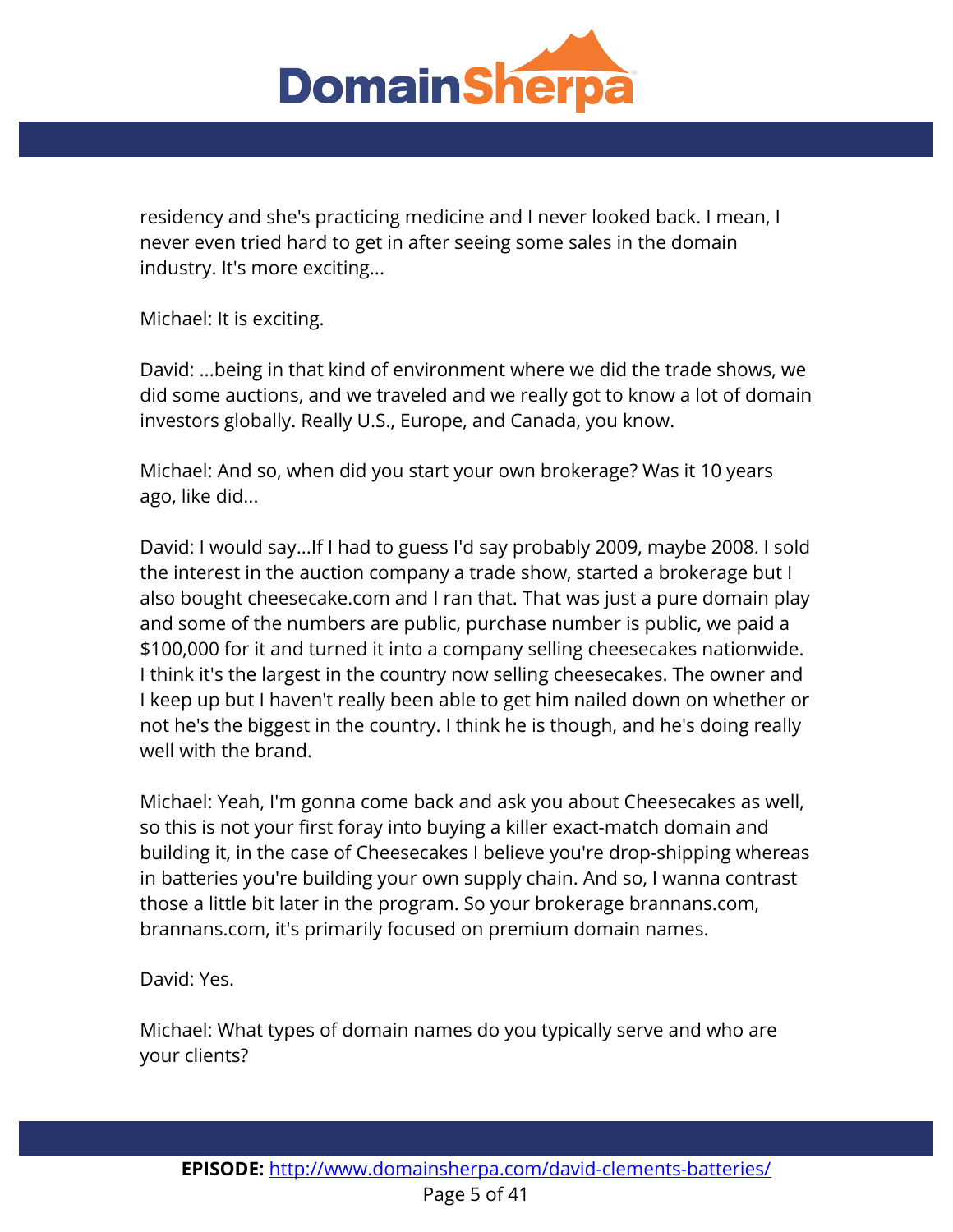

David: For Brannans, most of the things on the newsletter right now are one and two word, .com, .net, .orgs. We do some other TLDs but I generally steer away from everything with the exception of the main three that are the U.S., bread and butter TLDs. Every now and then we'll run something else and we do have sales in them, but I would say the core business is 95% .com, .netcentric. And my real focus is one word.coms, or two L.coms for long term brokerage.

Michael: And do you find that most of the people on your newsletter list are investors or do you have a mix of investors and end users?

David: It's a mix, I mean, we've actually got some Fortune 50 buyers, really mergers and acquisitions guys, that have actually over the years given us names to sell or wanted names for different divisions of companies. We've got investors, we've got small and medium size businesses. It's funny because there is no one persona to write the newsletter to because there are so many different people, different backgrounds, educational backgrounds, different cultures. You know, sometimes I find it...I'm writing something really, it seems bland to me, but I've got to try and keep out idiomatic expressions, and make sure that I'm trying to communicate with the audience, so overall audience.

Michael: Yeah, that's smart because a lot of people don't interpret those expressions the same way in different parts of the world.

David: That's true.

Michael: So, how do you balance your brokerage with starting up and running a business?

David: When batteries.com came up as a chance for me to buy it last year, I told my wife I was gonna try and operate it adding an hour or two a day. And I would be able to spend time on Brannans, a typical 8/10 hours a day, and it's turned into a second full time job. I'm working now, you know, sometimes I'm working a lot actually till 10:00 or 11:00 at night. As I'm falling asleep I'm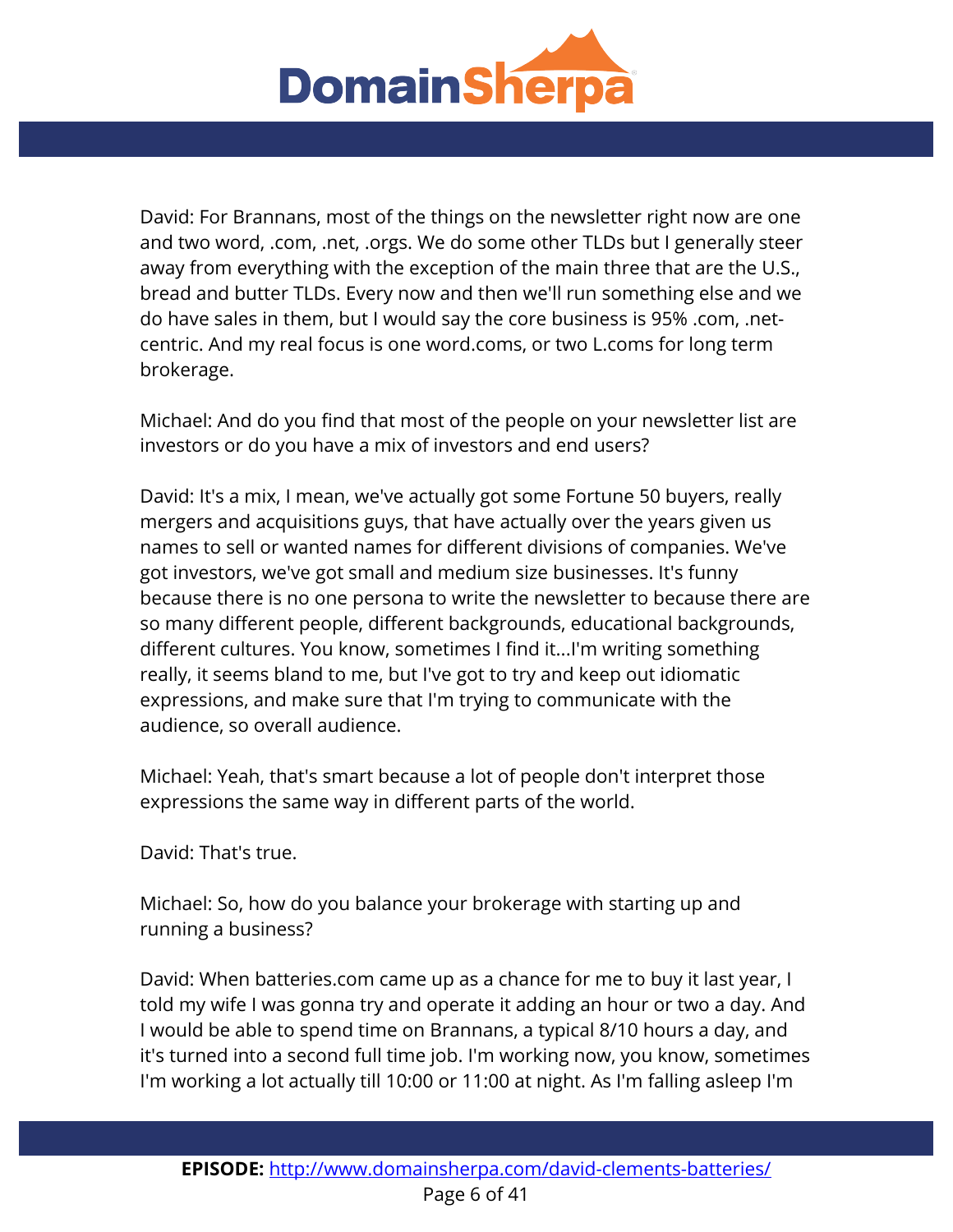

thinking about a problem, I wake up at 4:00 or 5:00 in the morning...I wake up and the first thought is that problem and it seems like I don't even know when I drifted off to sleep, right? It's 80 plus hours a week to run 2 totally different types of businesses, where Brannans is a much smaller operation in terms of who I can get to help me with it. With batteries there is a team here now at this point, that really helps me with the operation, which does make it easier but at the same time I mean, the batteries to me is much more challenging because we've got such an opportunity to really hit some significant growth.

Michael: Yeah. All right, let's dig into the batteries then.

David: Okay.

Michael: So batteries.com was first registered I believe in March 1999.

David: Okay.

Michael: What was the history of the website up until last year when you purchased it?

David: So batteries.com launched live September 27th 1999 and the Petruzzi Brothers primarily Dale Petruzzi had the site. He went from...when he really got serious he went from 300 indexed pages to about 8,000 no...60,000 indexed pages in Google. It was an internet retailer 500 company. They did business to consumer, B2C, they did B2B stuff, they also had a wholesale distribution arm where they were an Energizer master distributor. So, batteries.com was also providing batteries for companies like Bestbuy Wholesale.

Michael: Wow.

David: And that relationship with like Bestbuy, the wholesale arm, an entity went all the way up to 2007 under the Petruzzi Brothers. And then in 2007 Vox International, I've always known them as Audiovox, but they rebranded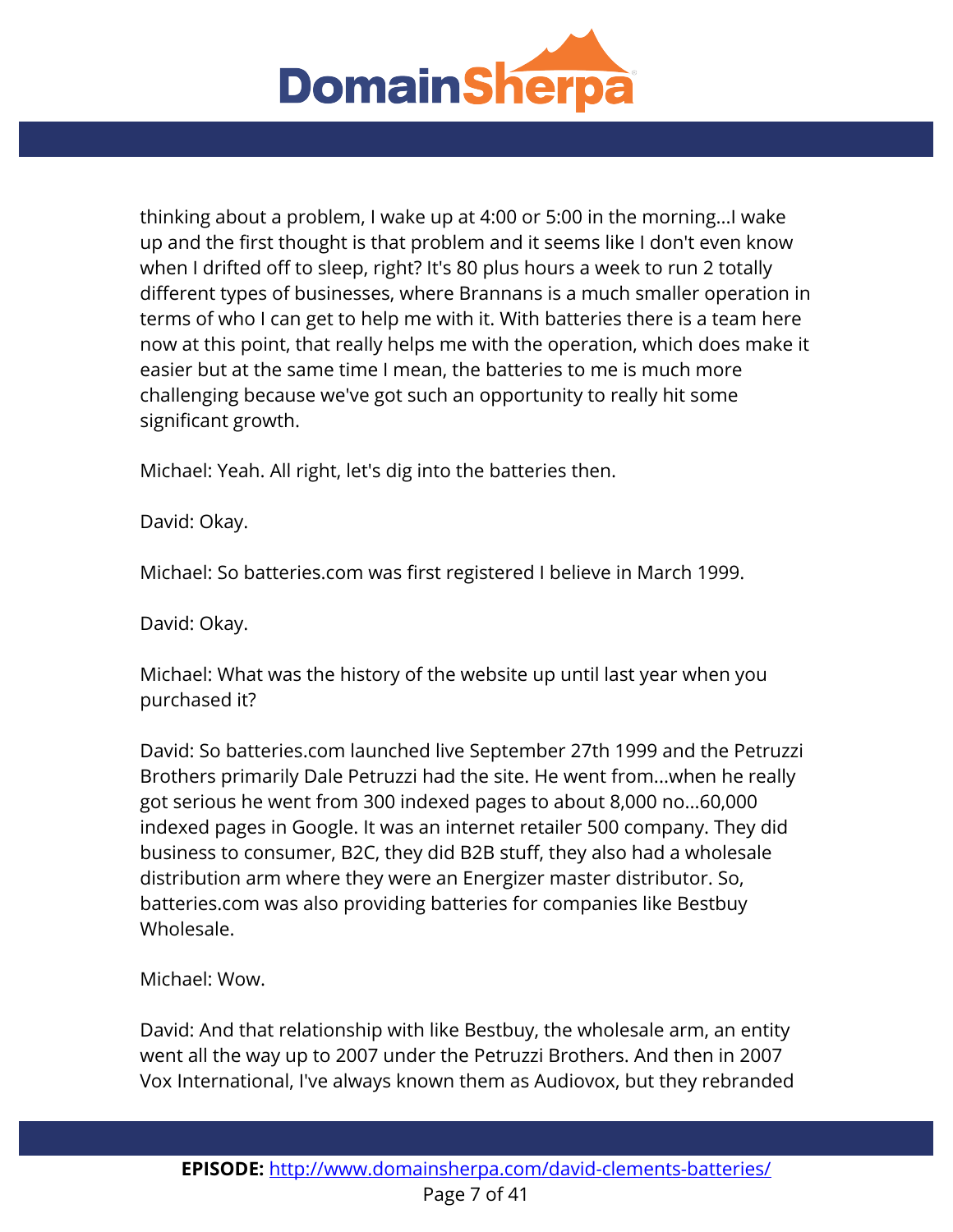

as Vox International, they bought the company from the Petruzzi Brothers. Vox must have probably 40 brands globally. They are in all kinds of things, you know, multi-billion dollar publicly traded company. So, they took batteries.com and they kind of split it, they ran the online portion, business to business, business to consumer, sales of batteries on batteries.com the website. And then they separated the wholesale side of the house, and really focused more on that business because that was the interesting thing to them for the acquisition.

And I tried, I actually approached them, it's 2016 now, probably seven years ago, 2009. I approached them and tried to buy batteries.com from them. And I got the, "It's not for sale, thanks for your interest" email, which turned into a five year conversation. And I basically ended up with the deal that I had first tried a refusal to purchase the domain name and the U.S. trademark, at such time that they decide that they're gonna sell such asset. It was really long conversations on the phone and by email with several people at the company, all the way up to the CFO. Actually an amazing guy, super approachable and I would talk to him a couple times a year about it.

And last year when he did approach me, and said that they had decided to sell it, it took us a couple more months to put the deal together with the domain name and the trademark, and that's when I took over the business. During the period that Audiovox had it, when they took it over, it ranked for over 400,000 keywords. It ranked for so many long tail search terms, it was crazy, organically and for e-commerce, high converting terms. And when they decided that they were gonna sell the business they waited years to do it. They pretty much stopped buying batteries, and even though I got everything else that came along with it, I may be jumping ahead here.

Michael: That's okay.

David: The customer database was almost 700,000 transactions just since 2007. A lot of those folks we've had to reengage because you know, for that 2 and half year period they decided they were gonna sell it they stopped buying, they ran out of stock.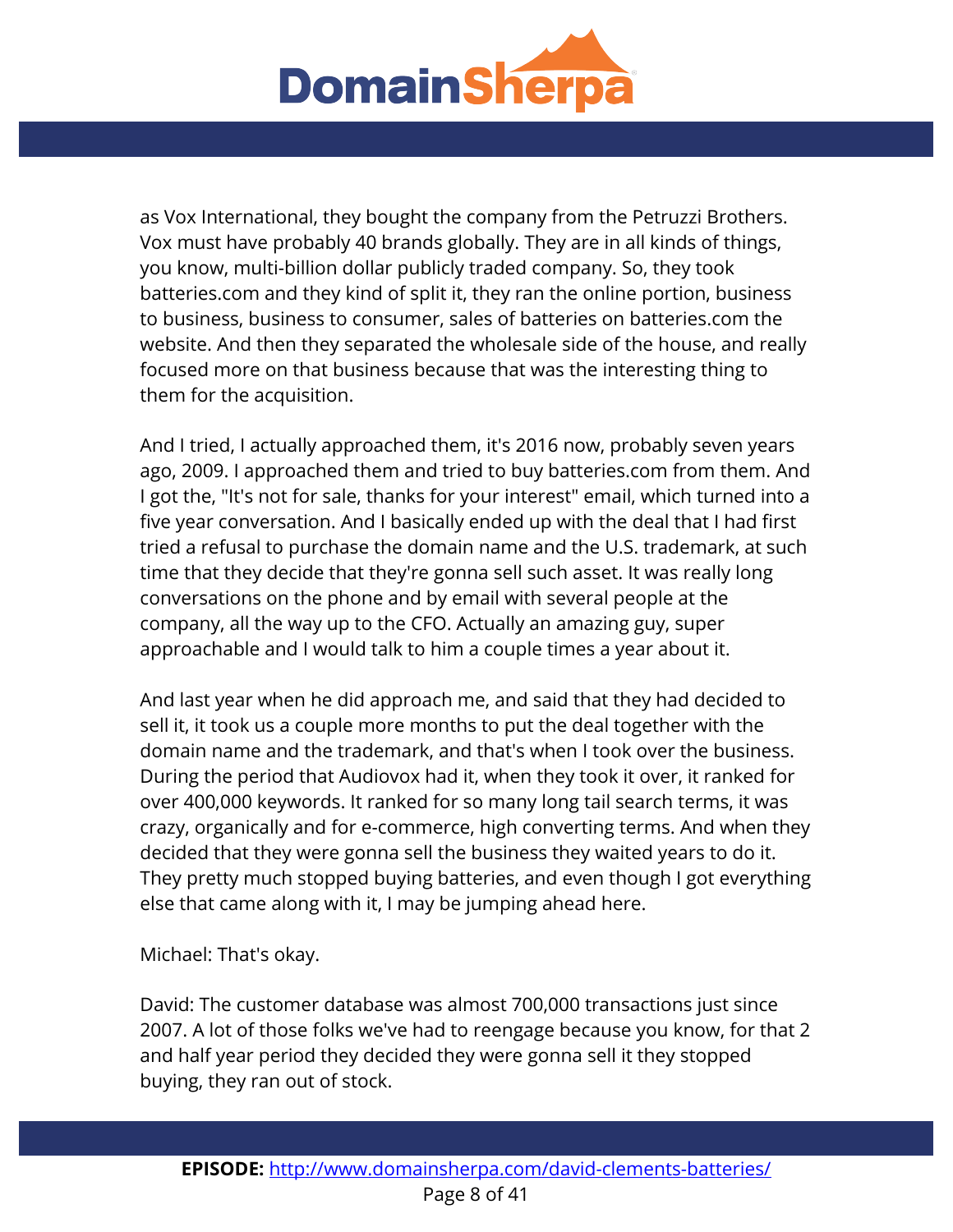

Michael: Yeah, so let me understand this David, so they bought it in 2007 from the original owner, 2007 was right before the housing bubble burst 2008. So the economy was pretty good, they probably paid a pretty good amount for batteries.com in 2007?

David: Yes.

Michael: Okay. And then the onslaught happened, the economy you know, the housing bubble burst, people lost their homes. The market turned sour, a lot of businesses went under because they...people weren't spending money. And I assume that batteries.com probably fell into that sort of turmoil as well, is it fair to say that, that sales decreased from 2007 to 2009 when you first approached them and then continued decreasing to 2016?

David: I don't know.

Michael: Okay.

David: There were certain things that I didn't get access to. My best guess is... And I've got to be careful there is a really thick nondisclosure agreement in place on this.

Michael: Sure, yeah.

David: Is that, this wasn't the interesting business unit to them, of the acquisition and my gut was even if it was doing a \$100 million a year it still wouldn't have been the interesting business unit to them. So, I don't know what the sales numbers were but they were still actually substantial. I do know what they were, but they were substantial.

Michael: Yeah.

David: Honestly I don't know why they didn't really continue to grow the channel, but they even had...there were some relationships in place with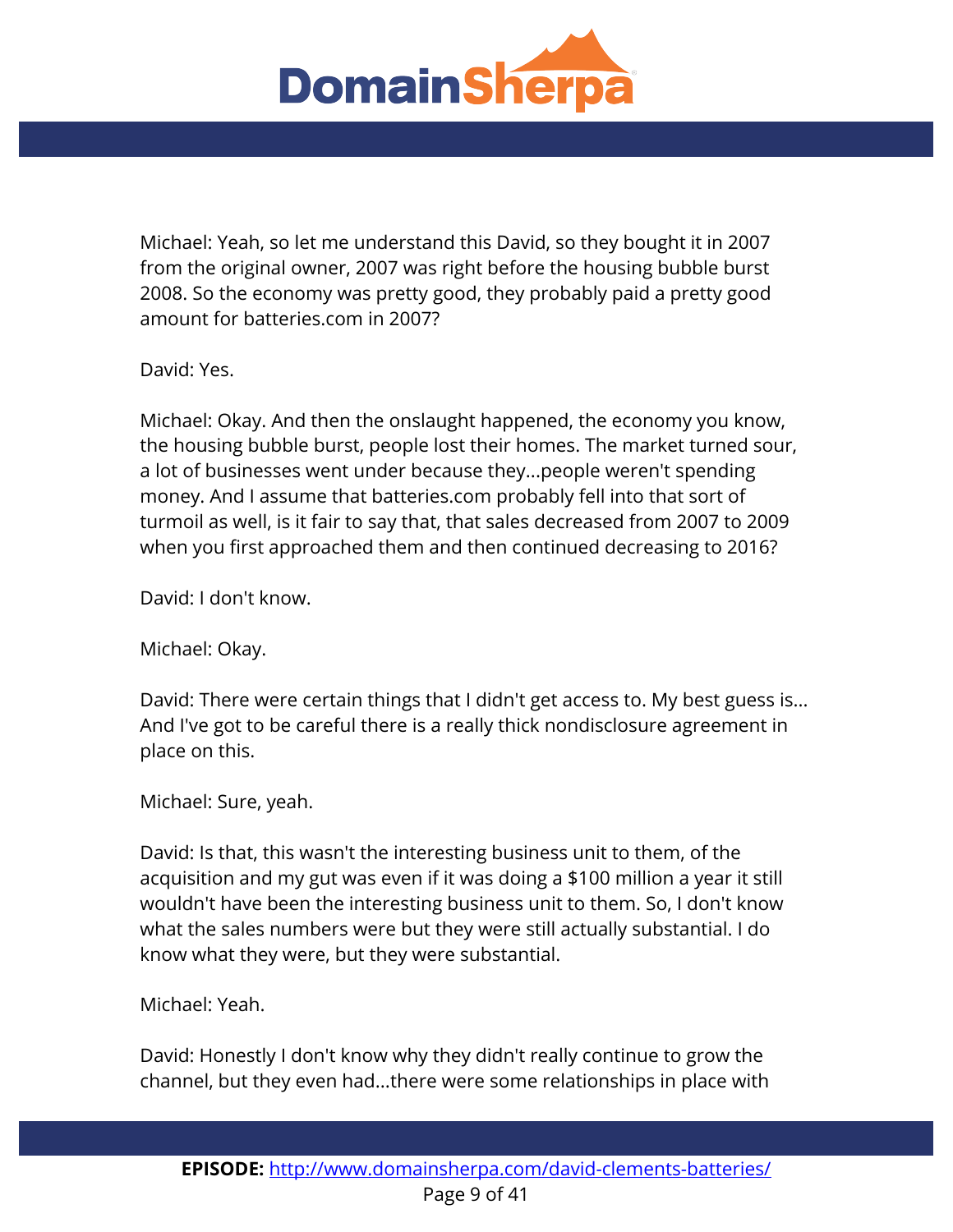

some vendors. I don't think I'll break NDA by saying that you know, they were paying \$13,000 a month for hosting, okay, in 2014.

Michael: Yeah, that's crazy.

David: And that was the discount paid annually. So, the bill was due and when I bought the thing, I'm talking to the hosting company, they're like, "You know, it's gonna be \$156,000." I'm like, "Hold on a second, for what?" "Well, we're PCI compliant." I swear to you that was...

Michael: So HostMonster for \$3.99 a month, yeah.

David: It's normally 15,000 a month but this is a discounted rate for paying annually. And it flabbergasted me how... I mean, they were doing business with this company that had been around since you know, the last millennium and still had that pricing model.

Michael: Yeah, it's crazy.

David: I had to evaluate every line item and really do a lot of things that... Like when I switched from that hosting company I did lose some organic ranking, and I lost some SEO, having to move but there was...you had to make those kinds of decisions moving forward, what's the right thing for the company.

Michael: Definitely. So why in 2009 did you approach batteries.com and start discussions that would take years to buy it. What was the interest in batteries?

David: This is where every true domainer watching this is gonna relate. I love the chance of getting super high value assets. So I had made a list of a 100 word.com domain names that I thought were basically the top-tier domains out there, that if I could get any one of them, okay, I would really focus my life for several years of it, trying to do something with it. One of them was baby.com. And I mean, I stopped asking Johnson's Johnson if they would sell me that when they sent me a cease and desist letter. You know, so you make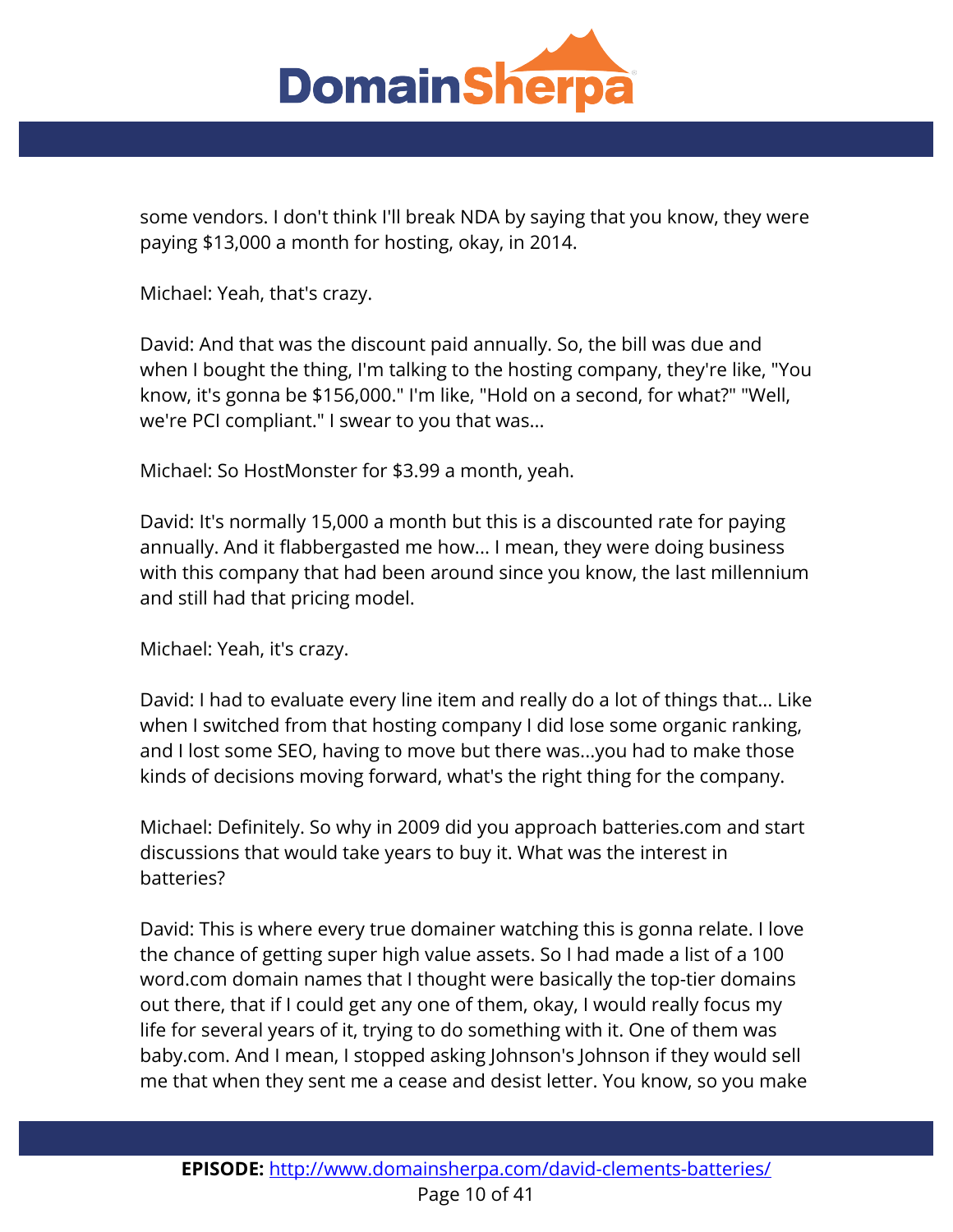

the list, it's like, "Okay exclude, or you know continue talking." And I [inaudible 00:18:25] the letter they really sent it. I had been kind of aggressive trying to ask you know, if it was possible.

Michael: I can assume, yeah.

David: But with batteries, I built a rapport with them and this is one of the ones that has turned into an acquisition. I'm still talking to few other people but this is the one that turned out to be really, really interesting because as much as I can go through the history of batteries.com now, I didn't know it at the time. I did the list, I looked at the 100 names, I didn't even know it was an online company. I decided not to check because I didn't want to not approach someone, right?

## Michael: Sure.

David: You know, just in case it might be for sale. So I made this list never checking who was active, who owned it, didn't care. And then I decided I was gonna approach all 100 of them, but when I made the list I did, since I didn't know that the company had been online five years later when I'm negotiating for this thing. I'm negotiating for the domain name and the trademark and I do the deal. Once that deal was finalized, then I picked up the phone and it's like, "Okay so, do you have anything else for sale?" You know, favorite question to ask somebody has just sold me a domain name.

Michael: So let me back up here for a second. So, you only purchased the domain name and the trademark to begin with, that was the first deal?

David: It was a pure domain play, doing that.

Michael: Pure domain play, wow.

David: And the question when I asked, it came back like, "Are you serious? We have two warehouses full of batteries, we've got almost 700,000 customers. We've got a Rolodex with contacts that go all the way to Chinese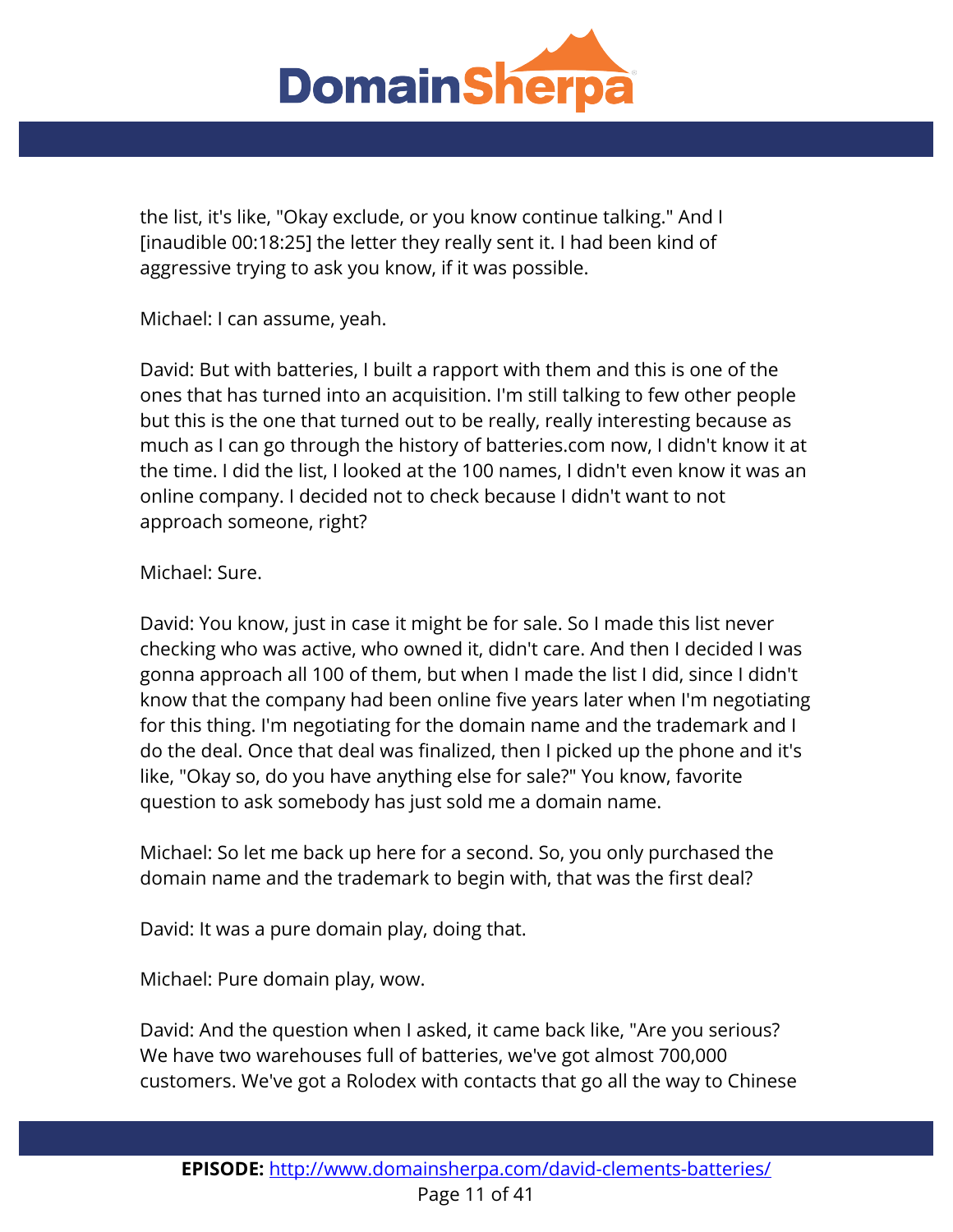

manufacturing, and high level contacts with Energizer and Panasonic and Renata." And I'm trying to look at these brands so I don't miss anybody. But basically I'm like, "No, would you consider selling that?" Then another probably 60 days I put together a second deal and I bought all the batteries and I got the contact list. I actually bought the rights to the website, to the images, to the backend engine minus some of the proprietary things that required licensing, that \$13,000 month hosting deal. And I also got some other intellectual property, social media accounts which I think you've actually noticed I'm not using the social media accounts yet, but I did get those too. I feel like I...

Michael: So, when you were dealing the deal for just the domain name and they probably had a bunch of domain names, didn't they? They probably had like defensive registrations, they probably had... maybe they bought some .text or whatever, like no they did not, they had a single domain name, batteries.com?

David: It's the only one I got. They didn't have a single typo, they didn't have a single defensive registration. It's a pure category crashing domain term.

Michael: Yeah.

David: So, the only other domain name I would be interested in with this like pairing with batteries.com is battery.com which is Battery Ventures, it will never be for sale.

Michael: It's a venture capital company, that's...yeah.

David: They will never sell that.

Michael: Right.

David: I'm thrilled with it and like I said, it was...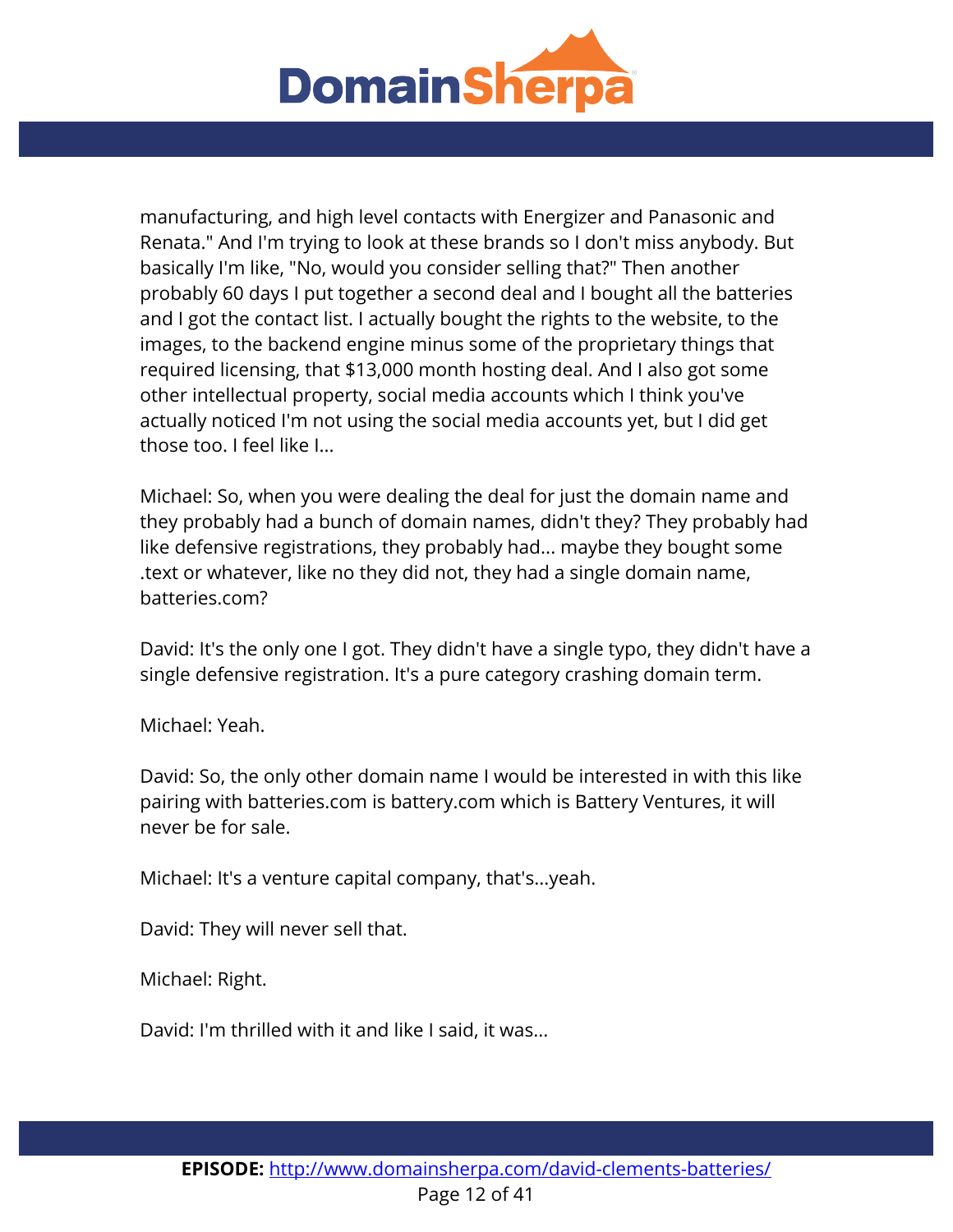

Michael: So, let me ask you, doing the deal with just the domain name and the trademark, that is a very clean deal. You can put a value on the domain name, you can put a value on the trademark, would you have done it the same way again if you had to do it over again, where you buy the domain and trademark separately and then go in negotiate all these other stuff that really decreases in value if it doesn't have the domain name and the trademark?

David: In a heartbeat.

Michael: Yeah.

David: In a past life, I was a partner at a company, we were doing Nextel wireless cell phones, the two-way radio and Singular. And we got into satellite tracking systems for companies to basically track their vehicles. We had Home Depot as a potential client, we had QT as a potential client because they were gonna wear these units on their side. But the technology was analogue cellular at the time, and digital was in its infancy, and every time you tried to talk on a digital cell phone, the call quality was...it was horrible. So we basically went all in, me, two business partners, over a million dollars of financing for the company, building the satellite tracking system and the unit, the analogue technology. So, we missed disruptive technology. Of course, you know, analogue is done and the company folded. And it was a big lesson for me, stick with something you really know, what is your domain expertise. Domain as in your personal experience, not domain names.

But I know retail, I was at Home Depot for almost five years. I know domain names called, and so when it came up, the way I had to evaluate the decision was, okay what could I do with this if everything goes sideways, you know, what's my exit strategy. And I felt confident in my mind of valuation that I could get for the domain if I took three months or six months and spent only my time meeting the right people and talking about a domain name acquisition. I felt pretty confident that this was the best grab I could make, at the time. It's by far the best domain name I've ever owned.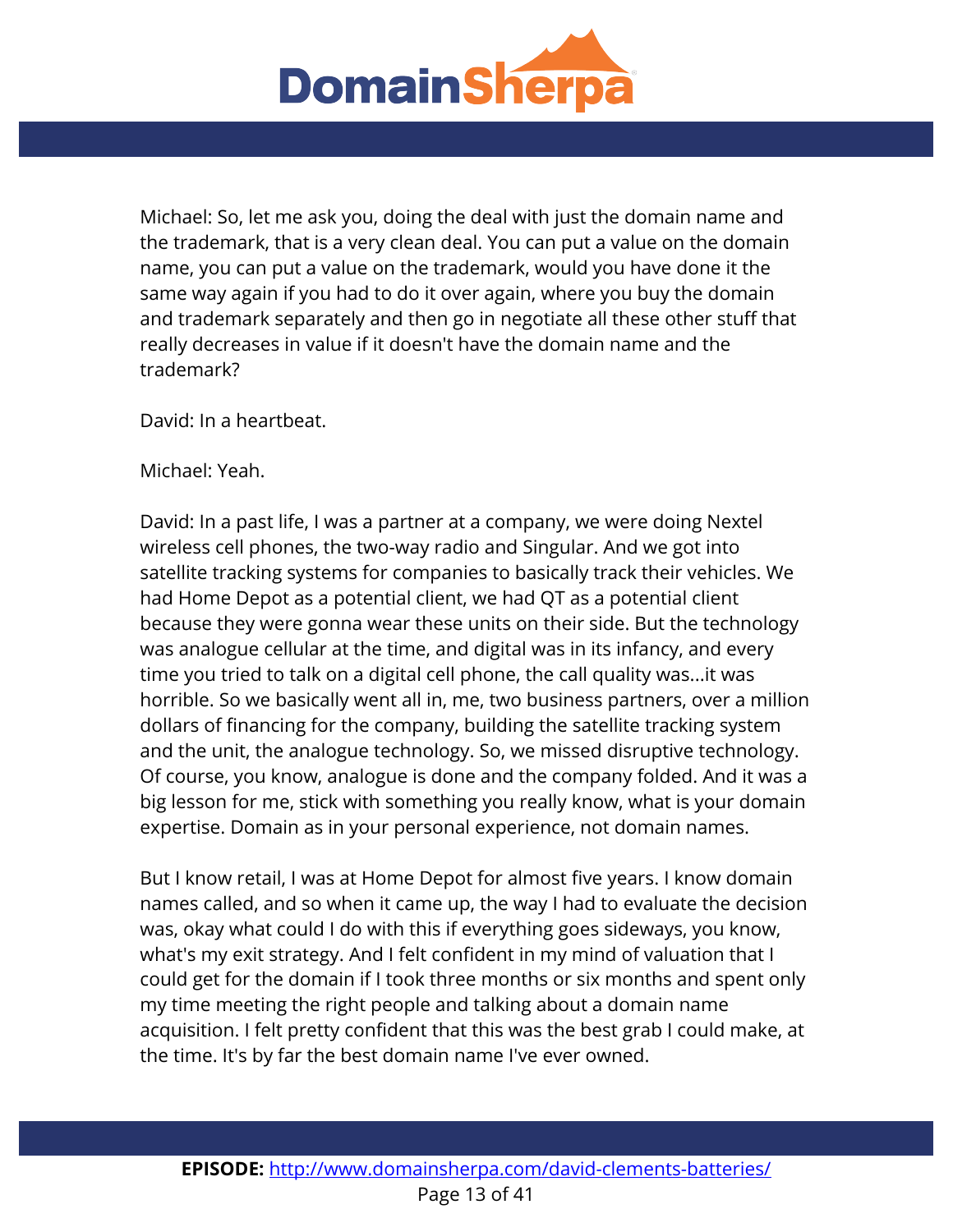

Michael: So, we often talk on DomainSherpa, [inaudible 00:23:57] Academy about retail pricing for a domain name, selling it to an end user that wants to build a business and then wholesale pricing, right? What's the lowest price that you can buy it for where the person that's selling it feels like they're getting some quick money, some liquid cash, but then that's where you make your money, between buying at wholesale and selling at retail?

David: Right.

Michael: Where on that spectrum do you feel like you bought batteries.com, did you buy it closer to retail or closer to wholesale?

David: In that, I don't think in terms of that distinction but I do believe that in any investment, you make your money when you purchase. So, I felt like I bought it well. I guess because, you know, you've got a unique market segment that really understands domain names. I think you know, probably 9 out of 10 people watching the show, if they knew what I paid for it would never have considered paying as much as I did. You know, there is a core group of guys that do invest at the level that I bought batteries.com and I don't think any of them would hesitate a second to try and make a play for the name on it.

Michael: Yeah, so EstiBot puts the retail value, right, EstiBot is just an estimation, it's not looking at revenue, it's not looking at customer accounts or anything. They put it at, and I don't know if you know it, \$783,000 order of magnitude. So if I looked at that I would say, "You know, batteries.com is probably worth retail between 500,000 and 1.25 million." And I would suspect that you bought it for probably 250,000.

David: I'm not gonna talk about numbers.

Michael: I just wanted to see the look on your face David, thank you for that.

David: Yeah, yeah, yeah. No, and I'm not trying to look at the report to say, "We're a privately held corporation I generally don't discuss the numbers,"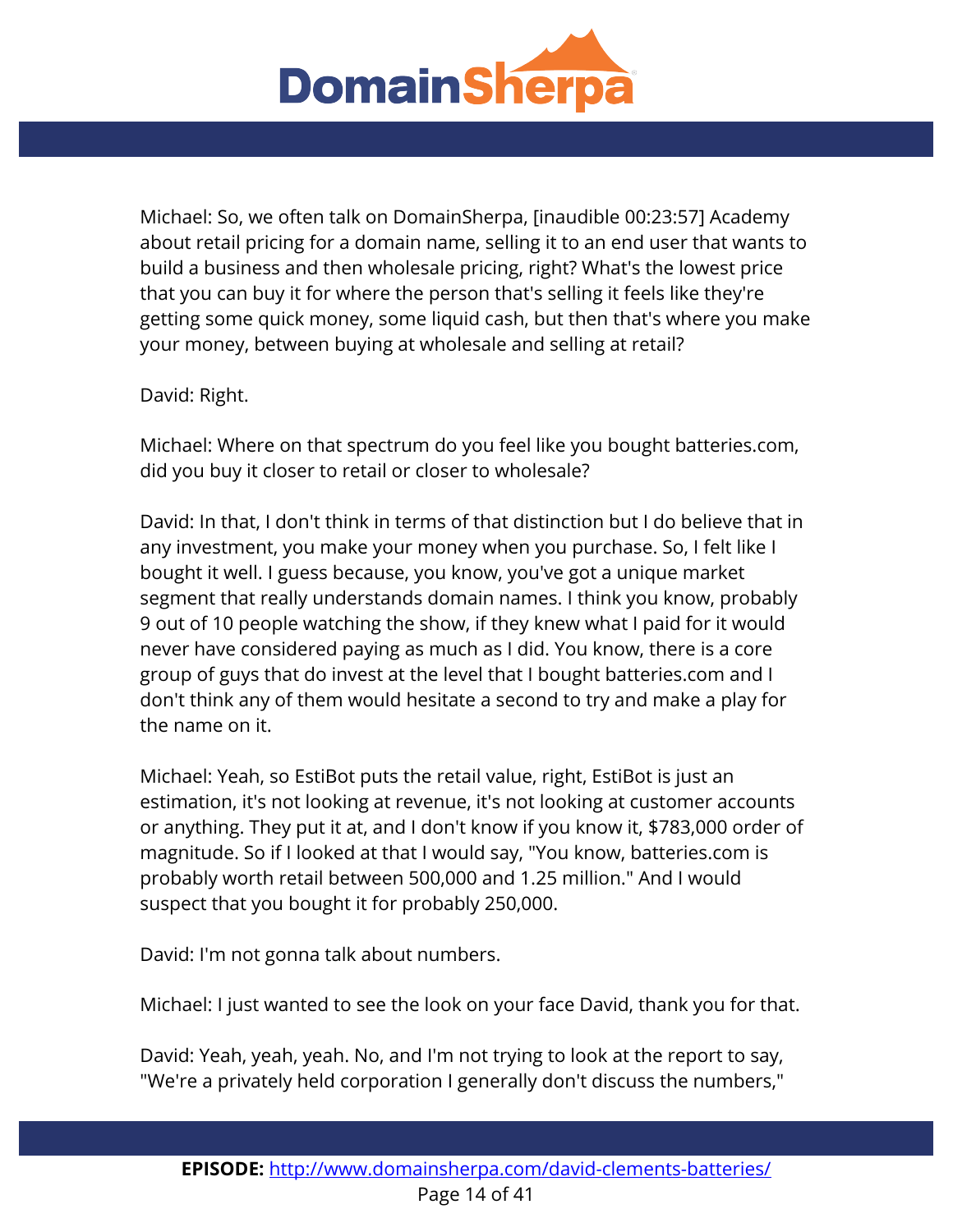

because I know you ask the tough questions. I mean that was...I know you're gonna ask, right? Honestly I think you're in the top-tier percent of people that if you'd found out about the opportunity and gotten a chance to do it, you would have bought it too.

Michael: I would have, I would have and I just had John Rampton on the show. He's probably going to air just before your show, he bought due.com D-U-E. And he did something interesting, he bought the domain name which is payables, accounts invoicing, due and he bought a business separately for \$20,000 and then combined the two. He bought this domain for 130,000 but a business that was just plodding along for 20,000, then combined them. Now he's doing \$60 million in accounts processing per month, getting up to speed quickly.

David: That's awesome.

Michael: So, I totally get where you're coming from by looking at the domain name and it's a business in a box, you can immediately put it up and people understand it. What I wanna know from an exact-match domain name perspective David, clearly you were ranked for 400,000 key words. You had hundreds of thousands of pages probably on the website before it shut down, before you just bought that domain name. Did you learn anything about the organic type in traffic level of batteries.com?

David: The entire transaction I bought blind. I didn't know traffic, didn't ask. It didn't matter to me.

Michael: Why, why didn't it matter?

David: Because the domain name itself, it's that categorycrashing.com that was on my list. It's the kind of domain name that if somebody were to submit a domain name to me on the newsletter, when I see two or three paragraphs talking about one domain name, before I even get to the domain name that they put at the end, I already know I'm probably not interested. And it really doesn't matter on the price, if somebody has got to explain to me why it's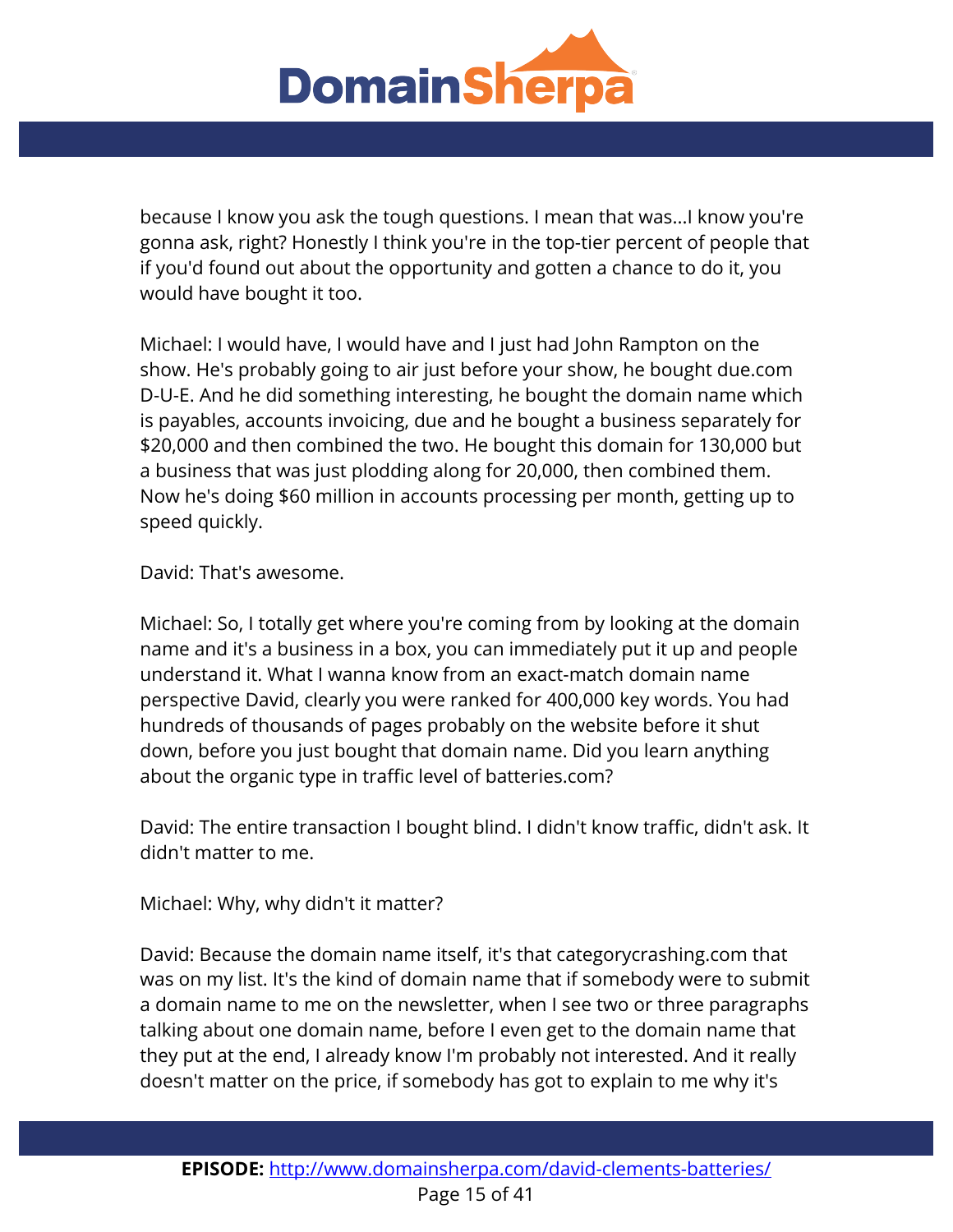

such a great domain name, and take three or four paragraphs to do it, it's just not gonna be interesting, right? This is a kind of domain name that when people submit they submit a domain name and a price and they hit sent. They know that's all they need to do, and they also know I'm 9 times out of 10 I'm gonna say, "Look, it seems a little hard but you know I'm gonna run it anyway," right?

Michael: Yeah.

David: I'll try anyway and it's one of those names that I decided the way I made the decision was, you know, at this amount, if I add for profit, if I add for commission, okay, as a broker, would I take this on for a six-month exclusive and focus my time and energy for six months working for free only making money if it sold on a commission? And the answer to me was yes, every time, every time. I slept on this thing and really waited a few times, because it... Sorry I'm trying to really make sure I don't break the nondisclosure...

Michael: But when you bought the domain name and the trademark was it your intention just to try and flip it and sell it because you saw the value, or was it your intention to actually build a business at that point?

Quick break from three sponsors of today's show:

First, if you're buying a domain name from a private party and want to know what else they own, DomainIQ.com is the tool you should be using. View their entire portfolio, filter by Estibot value and be a better investor. \$49.95 for 250 queries per month. Visit DomainIQ.com/portfolio to learn more.

Second, Efty was built by domain investors to increase your inquiries, sales and profit. Forget spreadsheets and archived emails — manage your entire investment portfolio in one place using a secure and completely confidential platform. Learn more at Efty.com, that's e – f – t – y, Efty.com.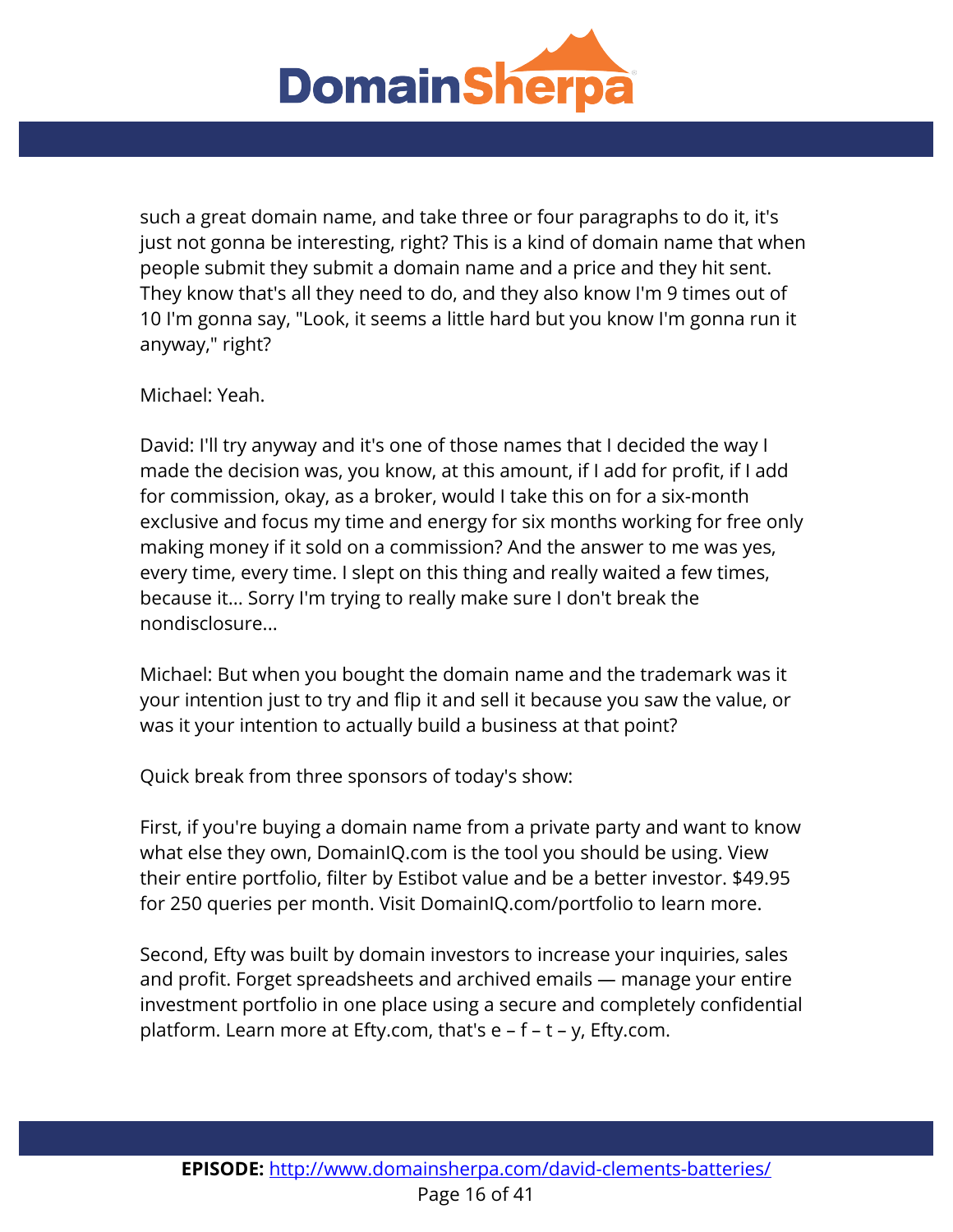

Finally, if you're struggling with how to buy, sell, and value domain names, you need to check-out DNAcademy.com. Published by me, Michael Cyger of DomainSherpa, and trusted by Uniregistry to train their new employees, you too can learn using the DNAcademy accelerated learning system for domain name investing. Learn more at DNAcademy.com.

Michael: But when you bought the domain name and the trademark was it your intention just to try and flip it and sell it because you saw the value, or was it your intention to actually build a business at that point?

David: I really wished I could tell you I had a plan. But as long as I've been trying to get it, I wanted to put an e-commerce shop on there, but I also didn't know a thing about the battery business. The amount I've learned about batteries in the past you know, 18 months has been staggering to me. I mean, it's competitive, it's true, some of the products are true commodity products that people don't care about the brand. And then on the other end of the spectrum, some folks you know, I want the Duracell version of this, nothing else would do.

Michael: Yeah.

David: So there are certain brand-centric products out there. So, I did wanna do the e-commerce because I'm familiar with it, I'm familiar with retail, high volume retail from the Home Depot days and turning inventory, managing, turning inventory. I did learn about inventory obsolescence something I hadn't really learned at Home Depot. The fact that these two warehouses with these batteries that I bought, some of them were laptop batteries. From laptops that hadn't been made in 10 or 15 years. So, they're still back there. We break the cases open and right now on some of those we use the cardboard boxes to ship some things out in.

Michael: Yeah, but then you got these batteries that have acid inside of them, what do you do with those? Suddenly you got to deal with hazardous waste in some cases.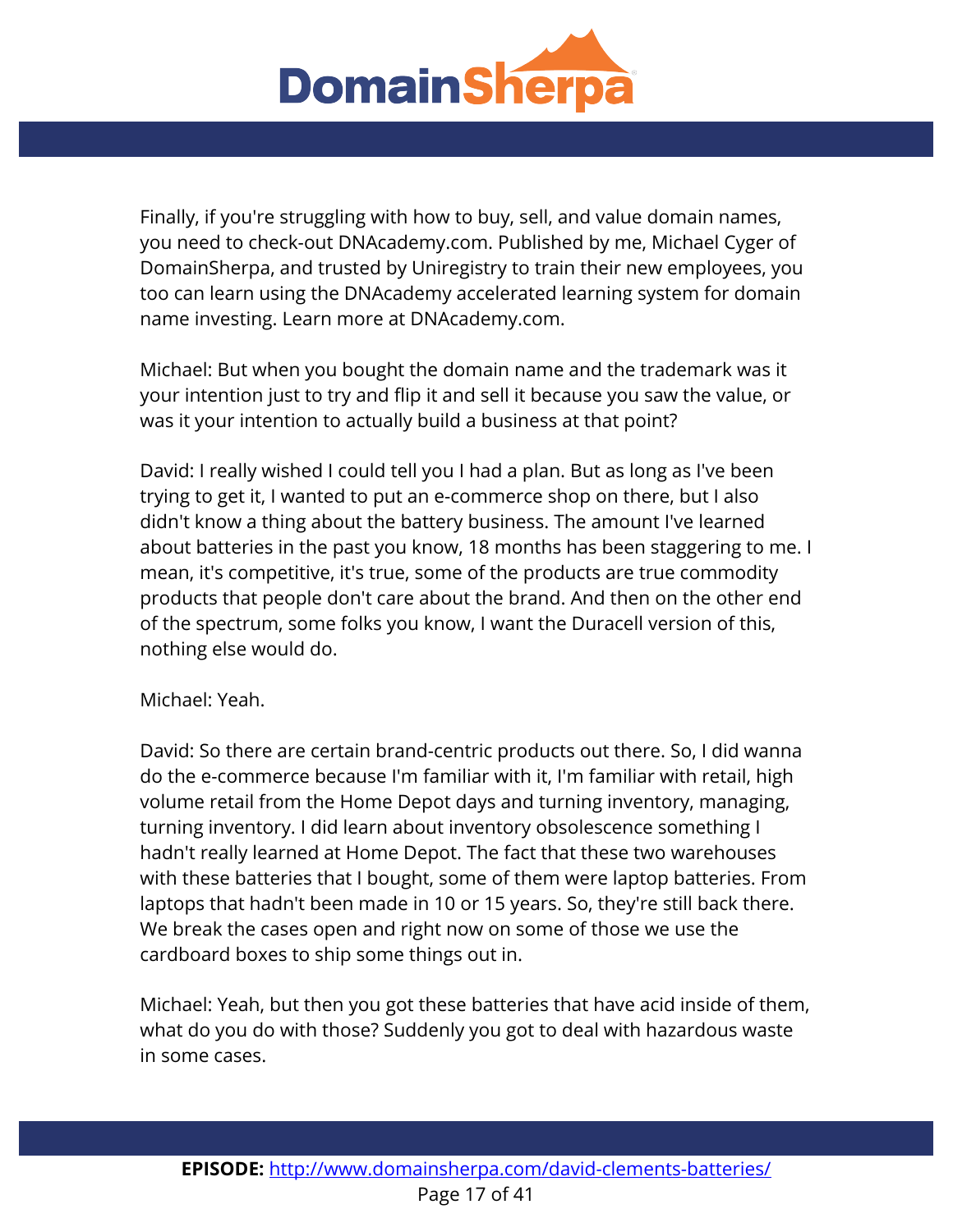

David: We got a whole section on recycling batteries at the foot of the website, and that could probably be a half an hour of discussion on recycling.

Michael: I totally get it. You mentioned battery.com was on your list as well in addition to batteries.com which you purchased. People often debate the merits of owning the plural because it's what you sell like batteries.com and owning the singular which is more of a brand. But it could be something that you sell as well. In this case, which domain name is better in your opinion and why?

David: I'm sorry, you faded right out as you asked which domain name?

Michael: Which domain name is better in your case, would you rather have had battery.com, or would you rather have what you have, batteries.com?

David: In this case I think the plural was absolutely the one to have.

Michael: Because?

David: I made a comment that I think the only other name I'd be interested in is battery.com, but it was not on that list of 100. It wasn't on my 100 list.

Michael: So in your opinion batteries.com is memorable, it's brandable and it is the domain name that describes exactly what you're doing?

David: Right.

Michael: Okay.

David: That's right. And then you've got the...even over the years I kept trying to go after this because, you know, what Elon Musk has done with Tesla just the past 24 months, okay, with the cars pre-selling \$15 billion in model 3's, car that hadn't even been built yet. And then they get the Powerwall, and then SolarCity, the Tesla acquisition of Solar City. So the batteries, it's becoming, it's so big now, it's so much bigger now I don't think I'd be able to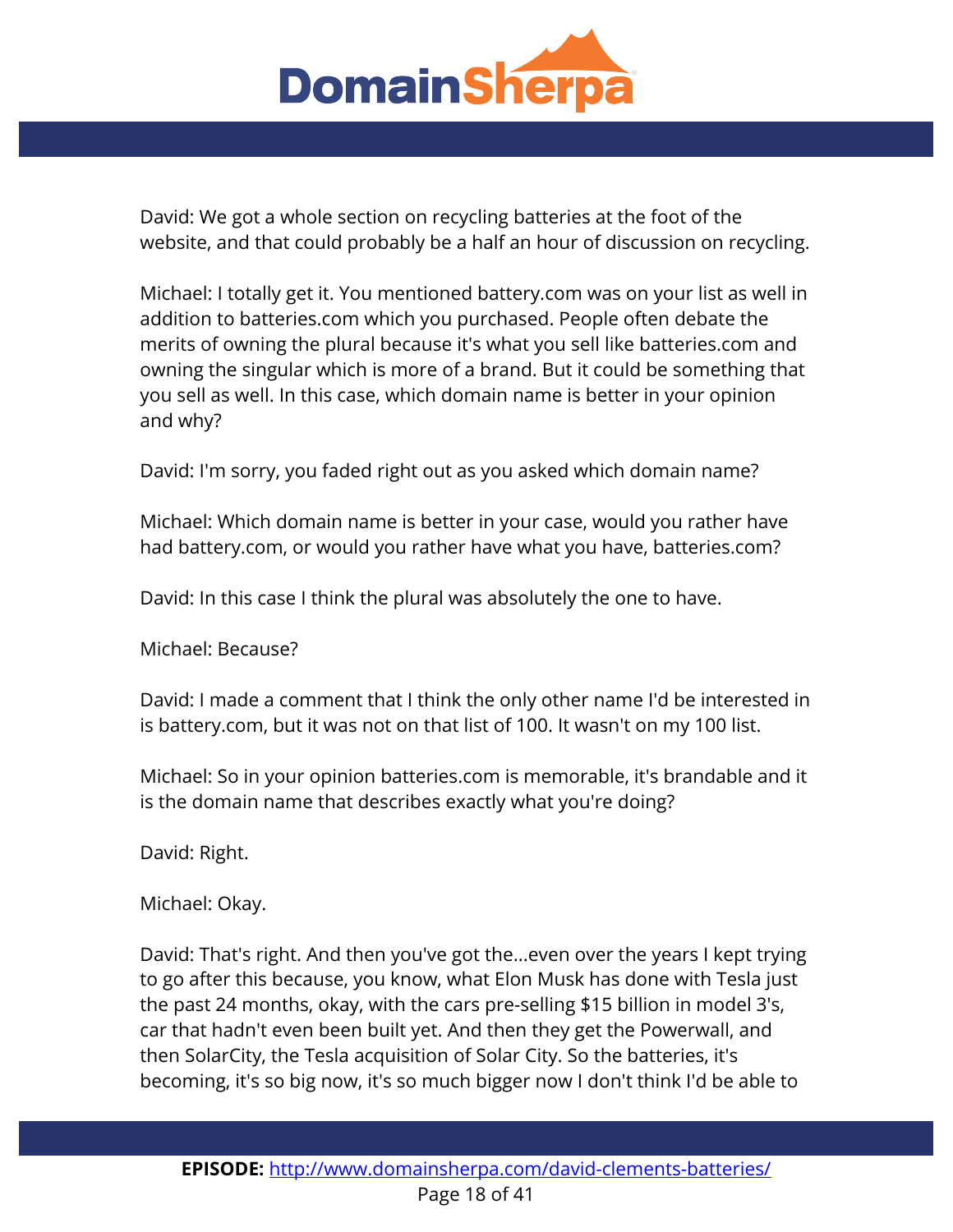

buy it today. This phenomenon that's happening with Tesla it's almost like they've got the halo effect that Apple had for years under Steve Jobs, you know. Tesla, it can do no wrong, right?

Michael: Right.

David: So, the batteries discussion is you know, really right at the center of a lot of people's talk, you know people going electric with their vehicles. I've got friends, they brag that they've gone all electric with their cars and they're trying to get off the grid. It's really interesting seeing all of these unfold. I didn't put it on the table but I actually have the exact battery that stays on my desk that does power the Tesla Model S.

Michael: Oh really?

David: Yeah.

Michael: You're not only looking at the double A, the triple A's, the coin cells that go into my calculator and all the way to my marine battery. But you're looking forward to where Tesla is going with renewables, and battery storage at home, and looking to that as a future for batteries.com?

David: Yes. And even because it becomes the conversation when people are looking for batteries, we ranked number one for the organic term batteries, right now. And actually have every month that I have been in business.

Michael: Wow, yeah.

David: You never know what's right around the corner. And it's really because Google wants to put the most relevant search results in front of their customers every time you do the search, because that's how they get their advertisers, is look, we got everybody using our search engine. So, it does rank I think for the right reasons, when people are typing that in, a lot of people are looking to purchase batteries. And we are fleshing out the blog and the discussion forums on battery technology, what to be aware when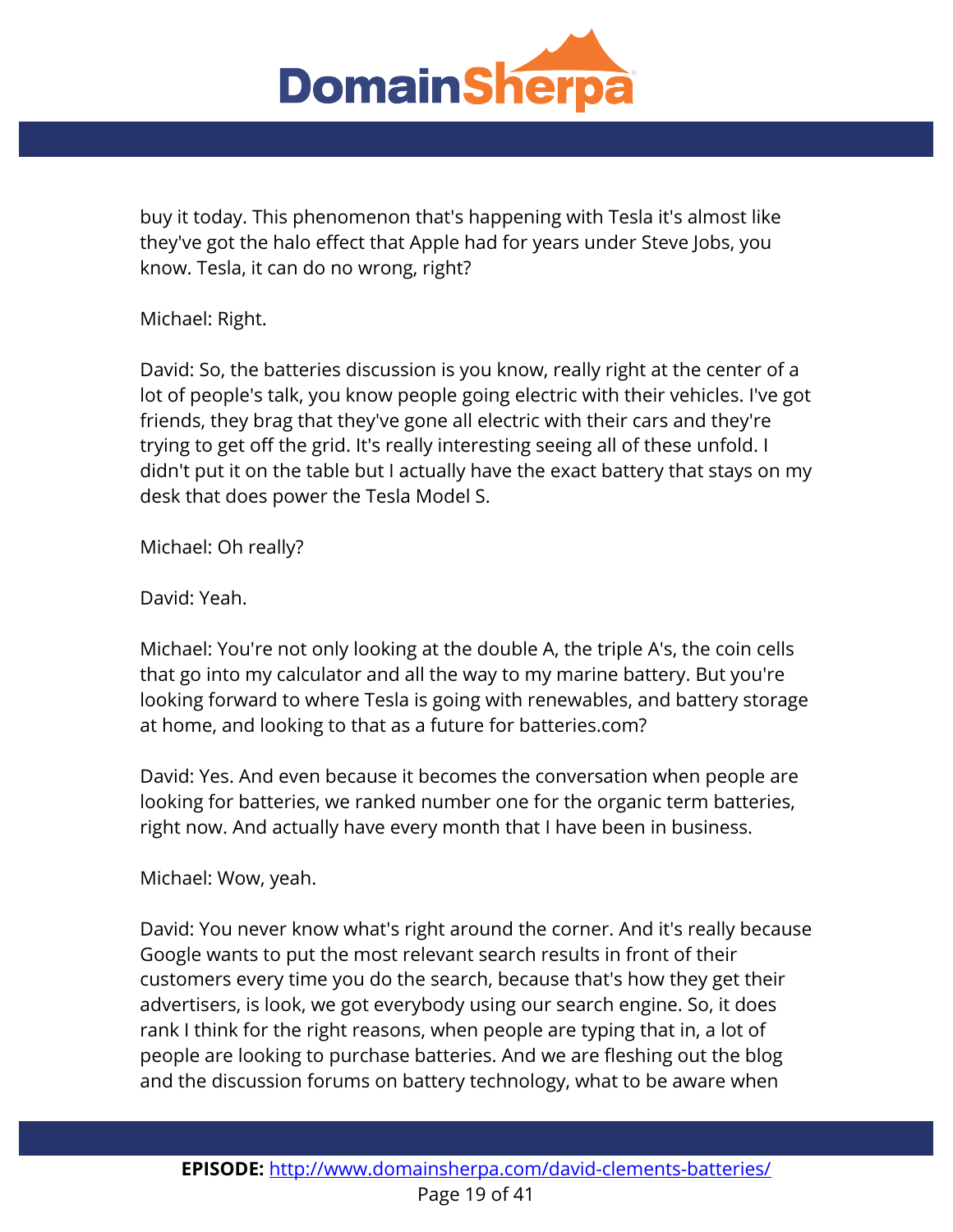

you're looking at things. Like Amazon, is a great example of you know...you think you're getting one thing and you get something else. Because there's so many shippers and sellers on Amazon, in the marketplace and now everybody's got a marketplace, right, that you could be getting a second hand, you could be getting a five-year old battery, you could be getting something used, you could be getting a counterfeit battery. We get all of that stuff every month when we're buying things from Amazon and price checking, you know, how are they doing that for this price and we order it, and it comes in and it's not what was the picture. It's not. We've actually bought stuff on eBay before that actually had little burn marks on it because they were used batteries. So, batteries, it's also tha because it's a... I think it's a perfect fit if we can position ourselves as the battery experts.

Michael: Yeah, definitely. So right now you don't have a blog and a discussion forum, do you?

David: No.

Michael: But you're looking...

David: We've got five blog posts written, we literally are in the mid to late stages of relaunching on a completely different platform and that's probably gonna be the end of Q1 '17. The new look is up, we went with the new look two weeks ago, three weeks? Two weeks? Three weeks ago, which the numbers are looking good. We look at six different demographics, this is when I fall off and stop talking to a lot of just the guys that buy themselves domain names. But I mean, we look at the 18 to 25 crowd, 18 to 24 is an interesting crowd, 25 to 34 is an interesting crowd, they represent a lot of the traffic to the site, they don't convert as well as 65 plus or 55 to 64.

Michael: Interesting.

David: The site converts really well for 55 plus, okay. I mean really well. The site converts 1 in 10, 25 to 34 years olds, that it does 65 plus. So you know, I wrestle with that, how to get conversion rate up for that specific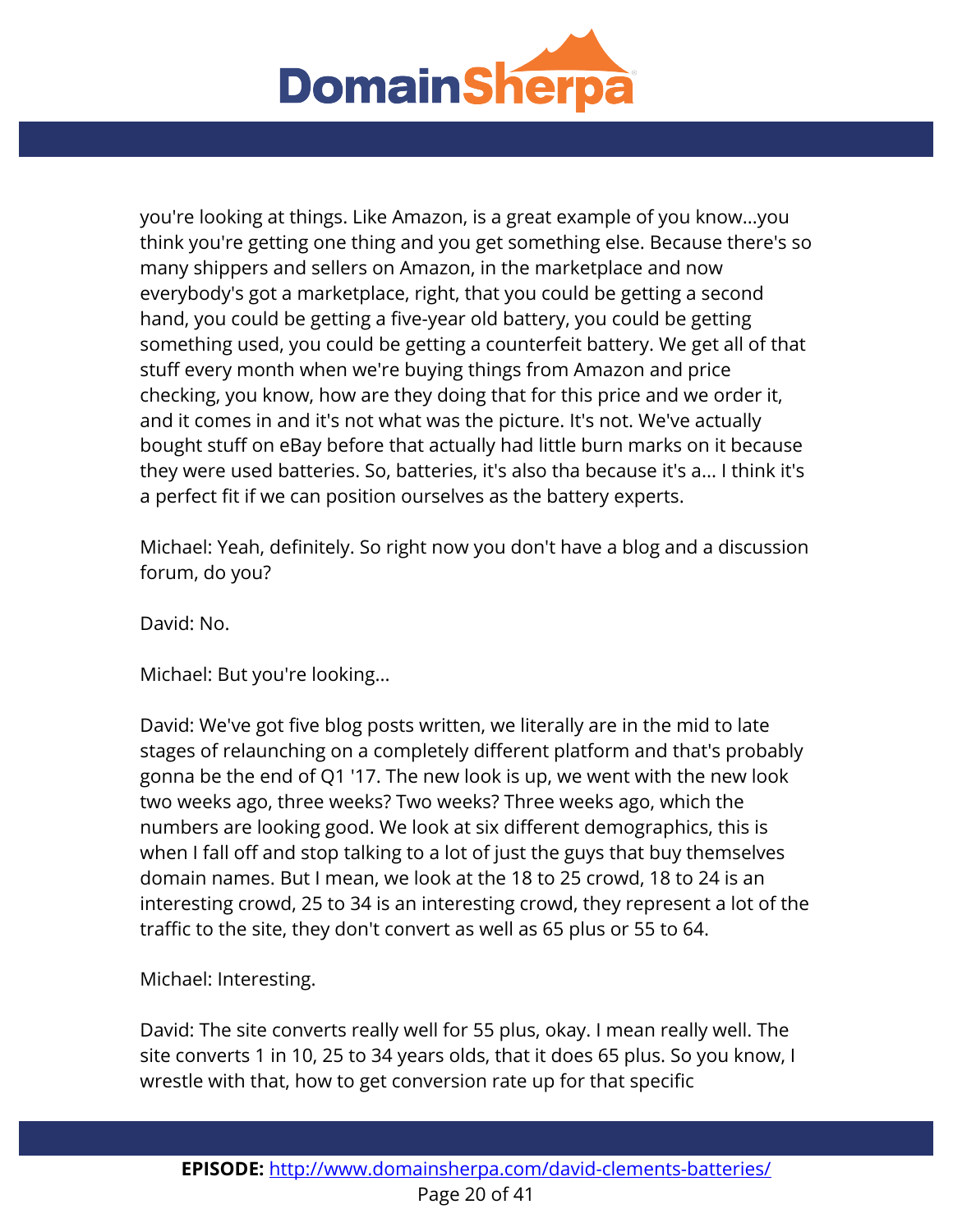

demographic and it was the new look. And then we also have some other things we know we need to do, you know, some better logic with the search, better logic with the predictive...not predictive cart but the predictive technology to show you when you're on the site, batteries you're gonna be interested in based on what you just looked at.

Michael: Sure, that makes sense. I went to builtwith.com which allows you to type in a website and see what kind of technologies they're using, it seems like you're using Shopify as your e-commerce engine, is that correct?

David: Yes, yes.

Michael: Okay, so in Shopify you use them as the engine and then you can customize the look and feel which you've done and it's a beautiful looking website. Did you choose Shopify when you relaunched the business after you bought the assets?

David: Yes, and I'd do that again in a heartbeat.

Michael: Yeah, so they were on a different technology like Magento or something like that before you bought it?

David: Well, Shopify came highly recommended and I knew somebody that knew the inner workings of Shopify I guess, if you will. So, they knew how to code around the specific features and bells and whistles that Shopify had and within their platform. Because each platform has their own set of requirements that you can't really... You can make it look custom but under the hood you pretty much are getting the engine that they use, and the transmission and all the other gearing that they use. And you can't easily change some of that you know, with Shopify you also have the app store where you can add some things. But that was you know, getting off that expensive hosting package I mentioned, and then needing to do something in the next 30 days you know, because I didn't want it to go offline.

Michael: Yeah.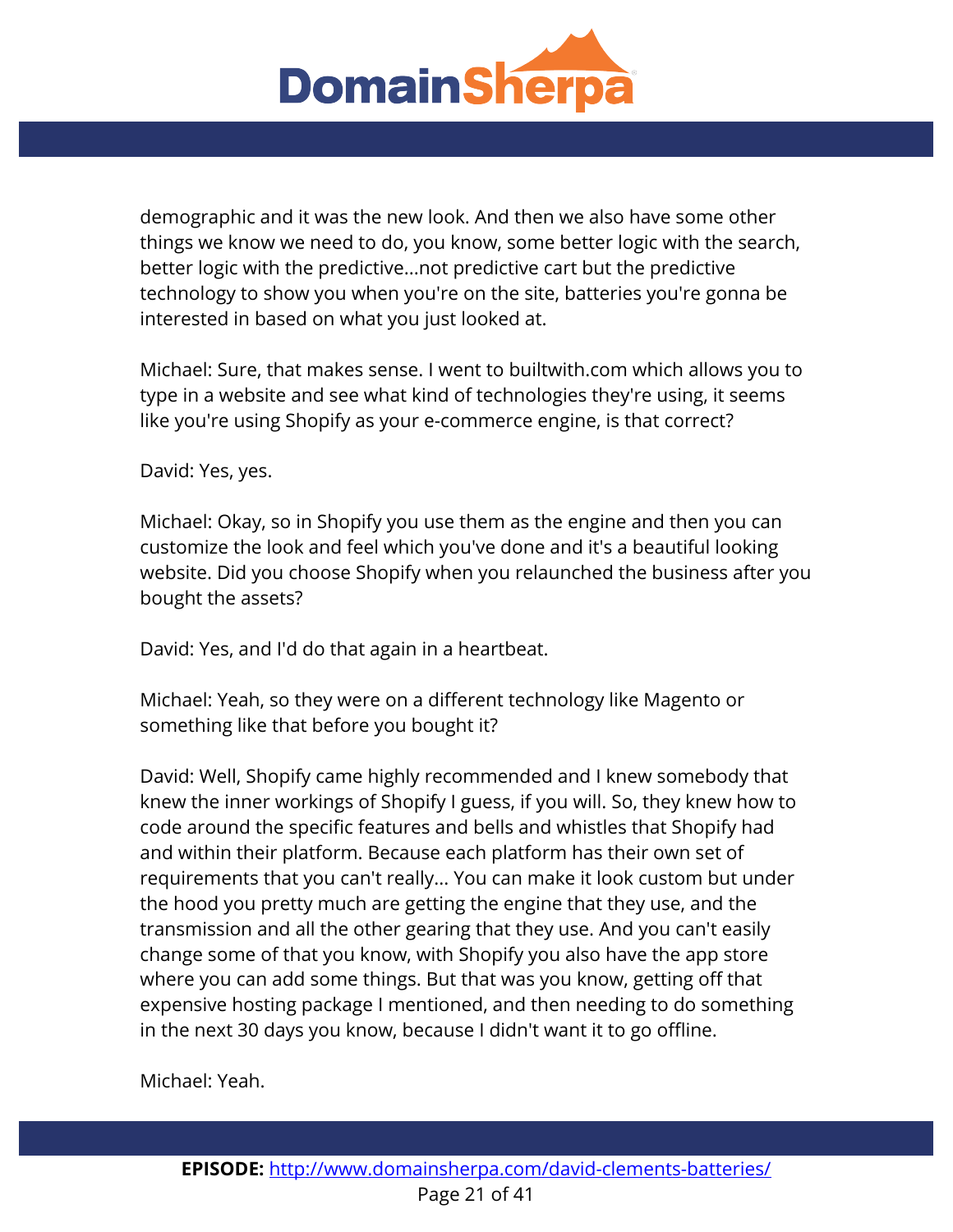

David: I wanted to transition from a site it's been online since '99, I didn't what to shut it off. So that was a decision we made, was with the Shopify platform.

Michael: How was it migrating those 700,000 customer orders from the old system into Shopify, so that when people sign in to their account they can still see the batteries that they bought last year and reorder them?

David: Unfortunately impossible.

Michael: Yeah.

David: The data was corrupted, we got the names, addresses, email addresses, we got all of their contact information basically including the phone number, and all order history data is gone.

Michael: That's a bummer.

David: Yeah, because basically...

Michael: If I had to make a choice I would choose the name and email address over losing everything. So, at least you have that marketing list.

David: And we had...I guess there were 150,000, 145,000 opted in email addresses also, that was one of the other things that we got was the email database that they had been marketing to.

Michael: Yeah, that's great. How big is your staff David? You're doing millions of dollars in sales, multi-million, I don't even know the number. How big is the staff as required in order to service all of those orders that you're putting out?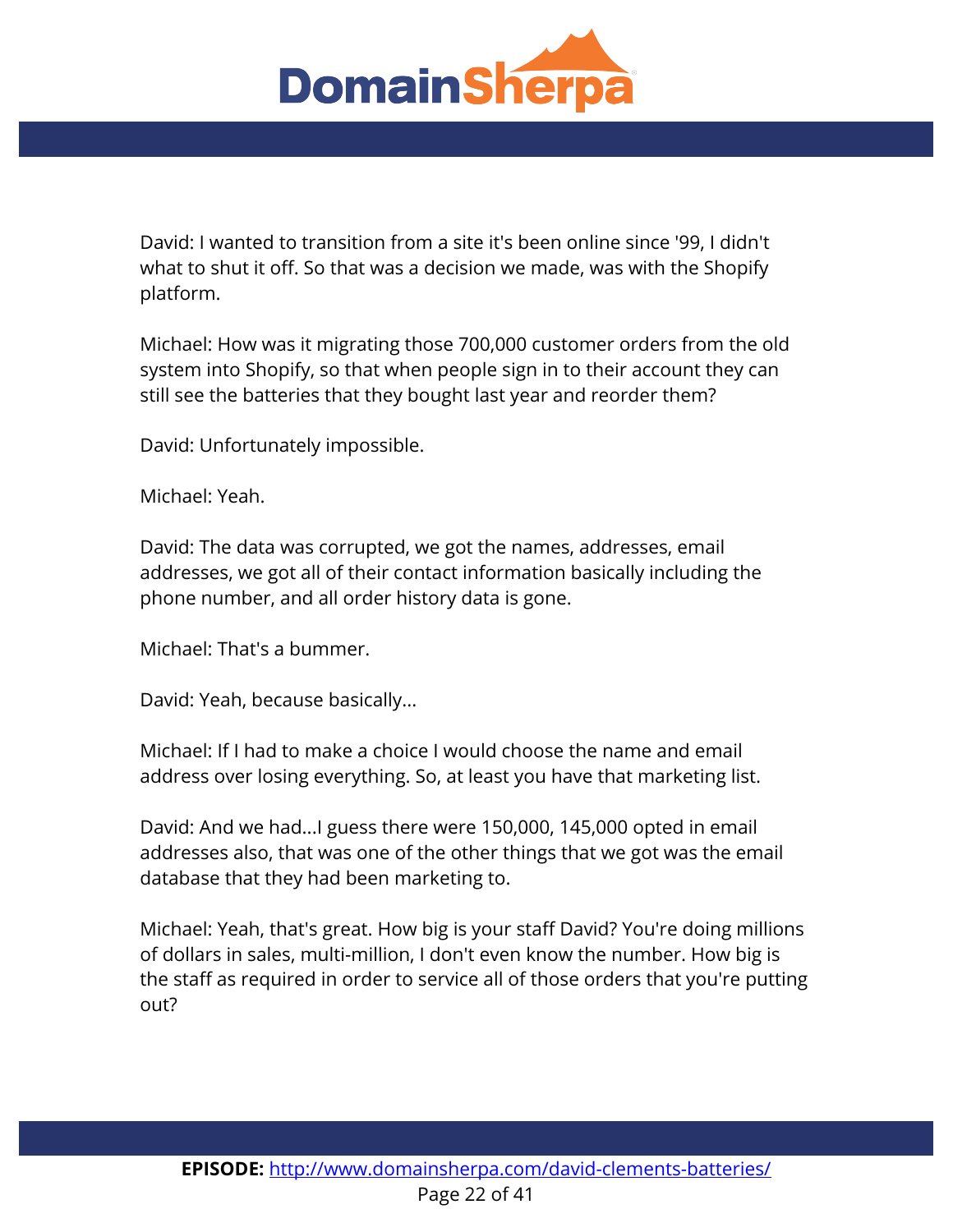

David: In the past 30 days I think we're down to 12. We were up to 15, if things stay on track what I'm really thinking that we'll be at is around mid 2017, probably around 40 people.

Michael: Forty people?

David: Yeah.

Michael: Wow.

David: We're hoping to do 24/7 customer service. You know, we pick, pack and ship to the U.S. and to Canada. We do use some drop-shippers but we're more dependent on our fulfillment than theirs. We're looking at becoming a marketplace here, and with our drop-shippers what we found is I think, one of the biggest marketing tools, one of the biggest marketing things or initiatives that we did was offer free shipping to everyone. Anyone that goes online, anything you put in the cart, we will ship it to you for free. And by doing that, with some of our B velocity skews that we have some dropshippers fulfilling for us, if we have an item or two we're fulfilling out of this warehouse, then one from the drop-shipper we're paying for shipping twice. So we're now starting to bring in merchandise from our drop shippers you know, 20, 30, 40 skews at a time. And I think ultimately we'll get away from using drop-shippers completely. You know, I look at what Tony Hsieh did at Zappos, and heard him saying that was one of the toughest decisions he ever made was stopping all drop-shipping a 100%. We're gonna have to really evaluate that in 2017 as one of our biggest decisions because we'll need a bigger warehouse, which will be the problem to have, I think.

Michael: So, you're getting away from drop-shippers for what reason?

David: Margins, things are so competitive that one percentage point makes a difference in high volume e-commerce, from somebody that's on the fringes and somebody that's profitable, 1%. We can by going from 5 boxes to 15 box sizes in the back, we can probably add 0.8% to 1.1% to margin just by having the right size boxes. I mean, Amazon is the master [inaudible 00:41:31] in the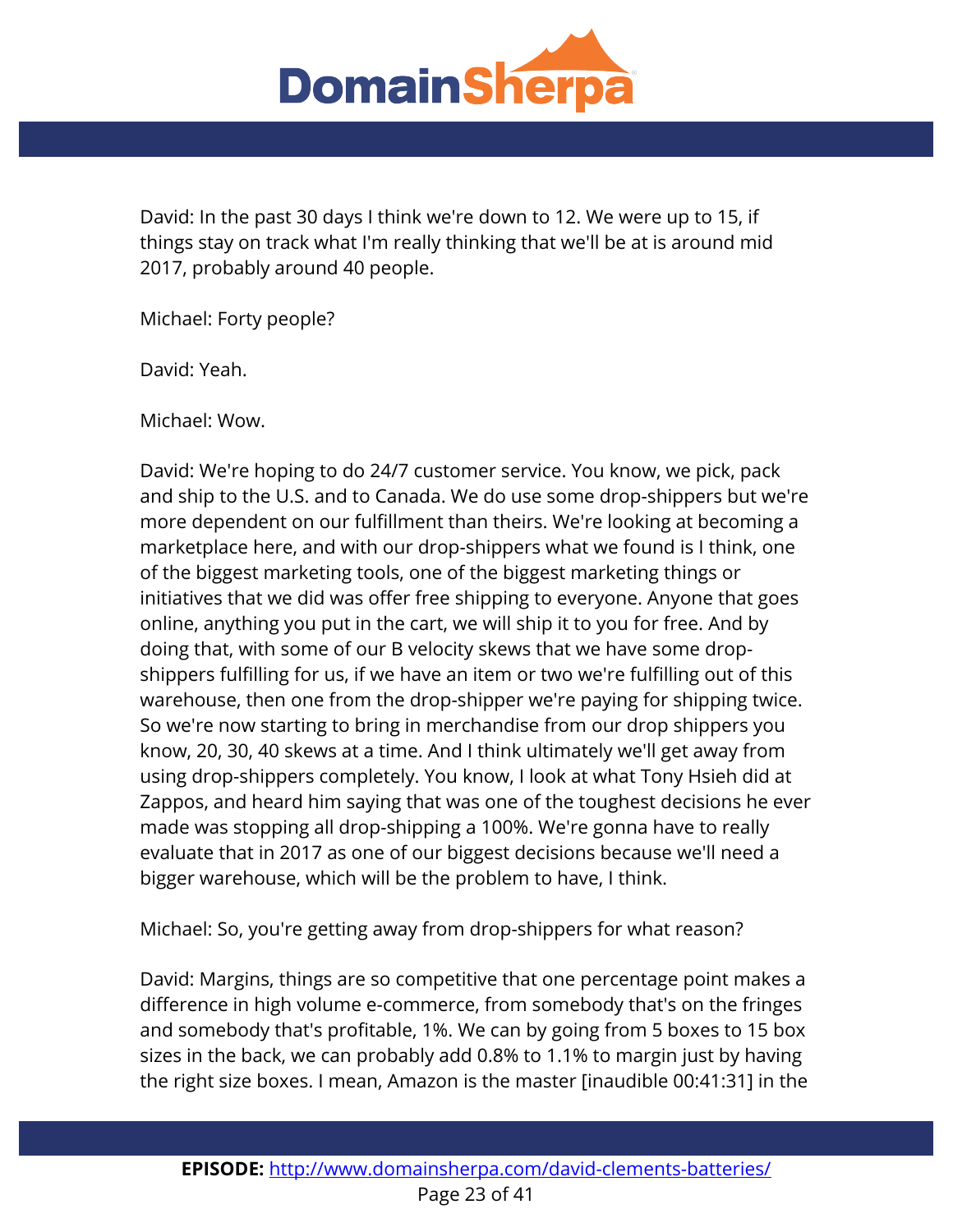

box, you know the pillow packaging that they've got. They really have done the analysis on that, on how to save everything they can because the shipping costs are...they're expensive.

Michael: Yeah.

David: And we get our mail now at 8:30, 9:00 at night. I mean, 20 years ago versus now, what the postal service is doing because of Amazon you know, they deliver on Sundays.

Michael: Yeah, it's amazing that the U.S. Postal Service is now operating on Sundays because of Amazon.

David: Right, and there are other companies that are close to being able to get delivery on Sundays as well, but Amazon's got that locked because they deliver their packages to the appropriate post office for the final leg of the trip.

Michael: Yeah.

David: But they're not the only ones in town, I mean the big e-commerce operators, the ones that I really look at, I mean Amazon, when they absorbed diapers.com and soap.com, I took note. And I know that the founder...one of the founders of diapers.com and you know, when he sold Diapers to Amazon. He worked for Amazon, I don't remember if it was a year and a half or two and a half years, then he parted ways with them and then he raised \$400 million and he launched Jet.

Michael: Right.

David: And he just sold Jet for the 3.3 billion to Walmart.

Michael: To Walmart, right.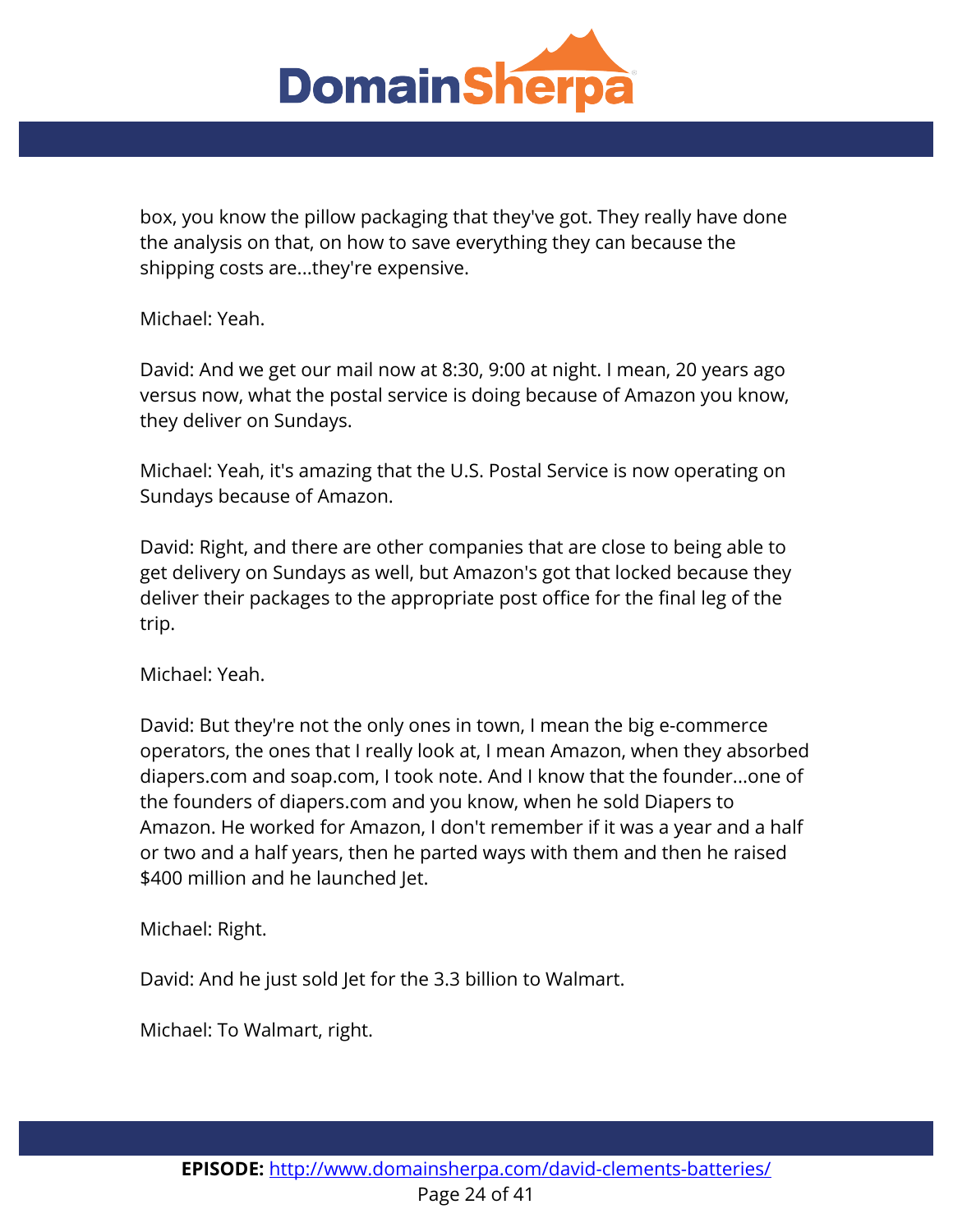

David: And the folks that are my age plus, I mean we remember that Sam Walton was probably the greatest retailer of the second half of the 20th century. So you've got the largest retailer on the planet aiming their guns at Amazon now. And everybody who thinks Amazon is just all that, a slice of bread, I mean it's you know... They really...for all of their positioning in the marketplace they're not always the best place to buy things from. They don't always have the best price, they don't always have the fastest shipping. No one always has all of those things, right?

Michael: Right, right.

David: Because if you try you're going to just be out of business. But we find that there is room in the marketplace for us but the consolidation that's happened in e-commerce online in just a really short period of time has really been interesting to watch for me.

Michael: And you know Amazon is driving the margins down. They wanna be the biggest retailer in the world, they don't wanna just make the most amount of money, they're willing to play the long game which means that they're compressing margins down to very small percentages, in some cases where they wanna drive competitors out of business. So what you've seen is that you cannot use your drop-ship model where you're taking an order and then you're having a supplier ship directly to the customer, maybe under the batteries.com brand, maybe under their own brand, because the margins just don't support it. And that's one of the questions that I have because a lot of domain investors feel like, "Well if I bought that great domain name, I could just set up a drop-shipping business."

David: Right, right.

Michael: Does drop-shipping only work when the margins are larger?

David: Yes. If somebody is really going to buy domain to get in the drop-ship business they need to get into areas that Amazon doesn't dominate, or Walmart or Jet doesn't dominate. They don't need to try and get into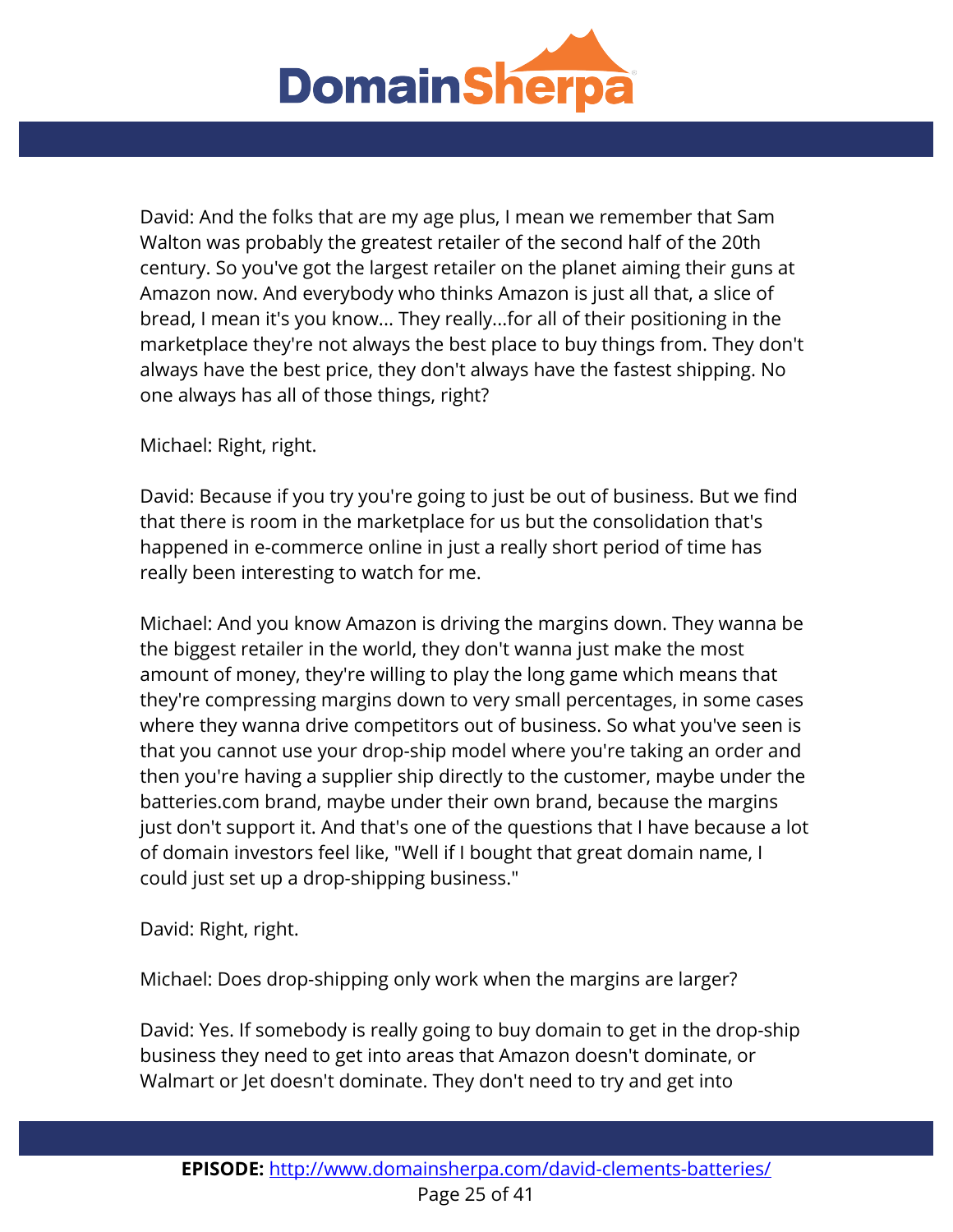

commodity based products, they don't need to get into products that have such skinny margins and such competitive periods during the year when you're buying them that they can't make money on low volume.

Michael: Yeah. What kind of margins would you expect are necessary in order to get into a drop-shipping business with a domain like batteries.com, let's say.

David: When you hear 30% on a margin or profit, or 40% it sounds decent until you see what's in the bank at the end of the month. But I would say anybody interested in doing the drop-shipping at a lower volume, 30% or 40% or better is something that they're gonna wanna look at.

Michael: Yeah, okay. Like if they were buying teak furniture, clearly that has a high cost of moving, Amazon may not wanna store all that furniture. So they might be able to take orders, do the marketing and then drop-ship it from some other lower cost country directly to the customer and make the margins that are necessary.

David: Yes, as long as the margin covers shipping, then they really have something.

Michael: Right.

David: Because I'll never forget a conversation with another person in the domain industry that also has businesses, he's really private so I'm not gonna name names, but he ships things online. And I asked him once the same question he did on margins. So I was like you know, "So it would make sense to ship something like bowling balls?" He's like, "Well, sure, you have to look at shipping as part of the cost. If there is money made after shipping, yes, I would buy bowlingballs.com that would be great." That's one of the bigger things that has helped me get in this game. But seeing batteries go to scale, 15% margin is where you know, we're probably gonna see if we really have all of the levers pulled that we can and we make sure that we are really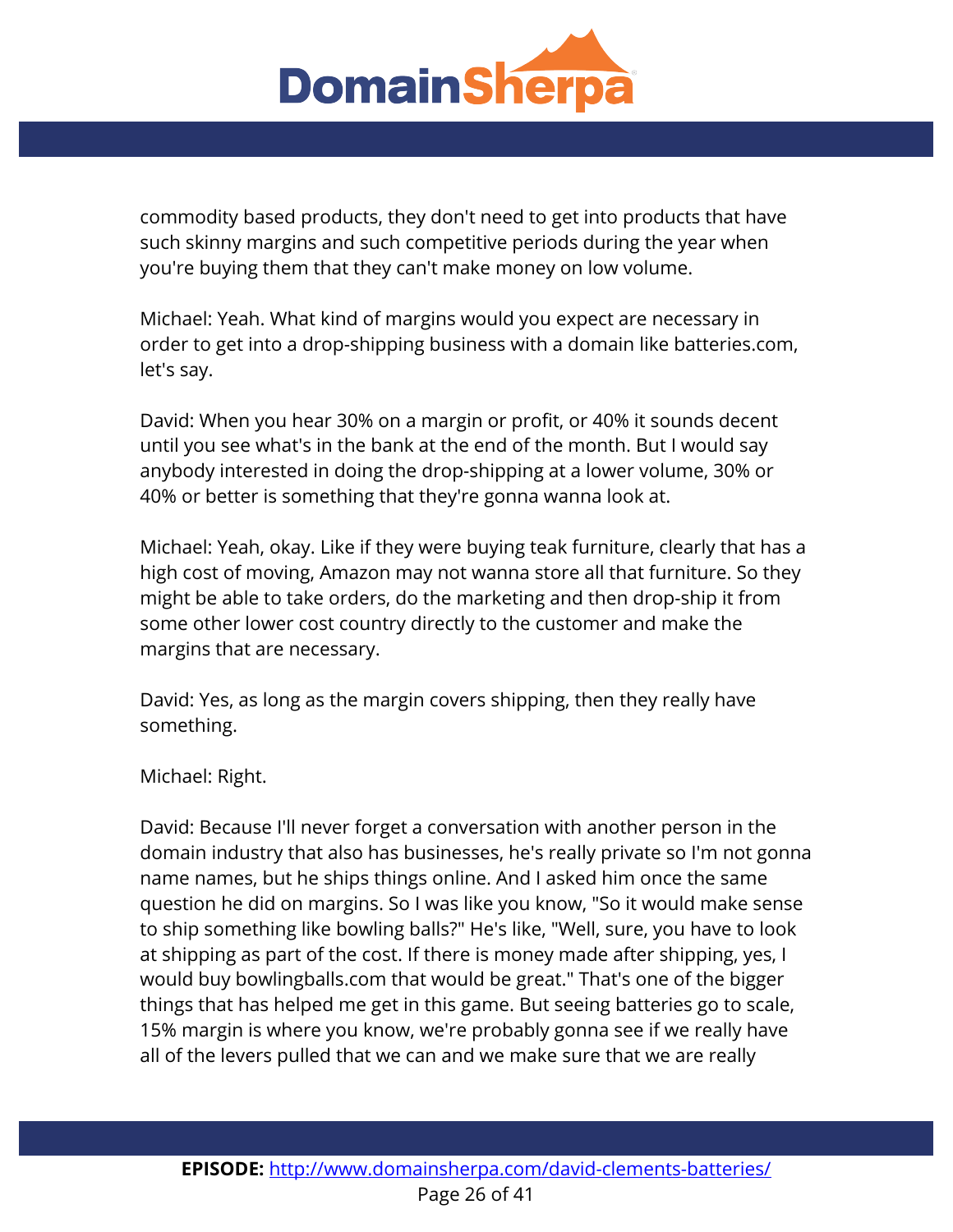

competitive. I mean, in some cases the margin dips just below 5%. So we can sell and get customers because customer acquisition is important.

One of the things I learned that has helped me is the philosophy that Walmart had early on, that Home Depot had early on, that Zappos is famous for, is a customer service group that answers the phone and when you call them and you say, "I'm frustrated, I got this from you and it's broken." "Mike I am so sorry to hear that, let us take care of you. Would you like your money back? Do you want us to send you something else out, it's not a problem. What's your address, what did you order?" And they fix it, so our customer service is all about trying to give people that wow experience, and our repeat business is really high.

Michael: Yeah, because when it comes to like taking care of problems, if you get your problems taken care of people aren't gonna care that they pay a little bit more because they know if there is a problem they're gonna get taken care of at batteries.com.

David: Right and the other thing that's really important, this is really like a retail concept is turns. And by that I mean, if you've got an A velocity item versus a C velocity item, the A velocity item is moving off the shelf say, two times a month. The C velocity item might be moving off the shelf four times a year, okay. So, if you're making 30% on that C velocity item, you're making 30% on your money four times a year, okay. If you're making 15% or 20% off that A velocity item that's leaving the shelf let's say it's a nice rate, it's leaving the shelf twice a week, okay? You're turning your money 104 times a year okay? So, what seems like a smaller margin on initial discussion, when somebody is really looking at the business side of things that the turns, the amount of times that you're turning that money, it has the same effect that compound interest has. And that's to me, that's where batteries.com has the ability to really ramp up and become as big as diapers.com did. Because we have the products people want, we do have the eyeballs on the site and it's about finding the product mix I think.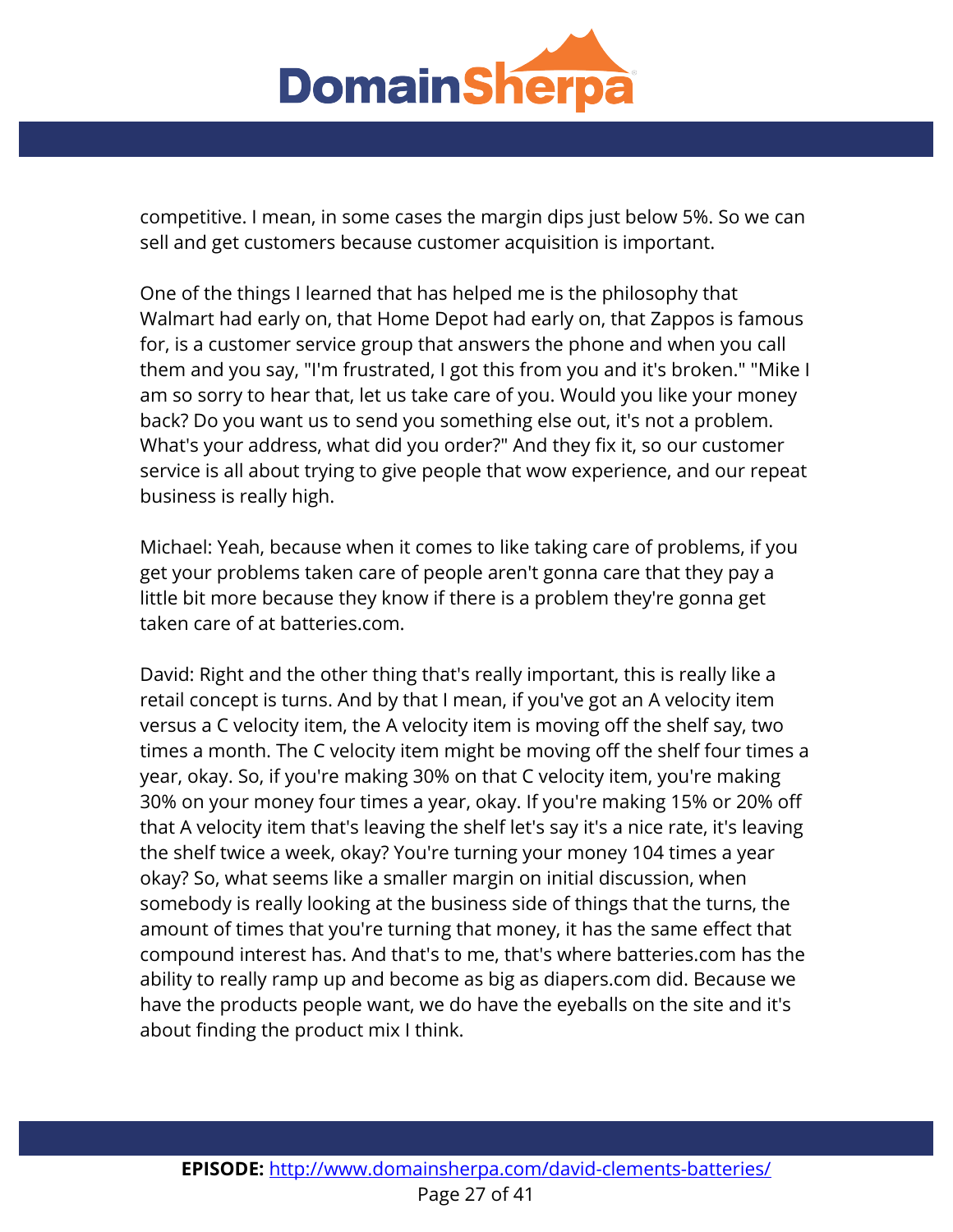

Michael: Yeah. You know oftentimes people refer to the Pareto Rule which is that 80% of your sales comes from 20% of your products. So if you have 10,000 skews that means that 2,000 of them are producing 80% of your revenue. How do you balance the fact that like you do have some that just turn on the shelf, like as soon as you fill the shelf, you're selling them and you're moving them out? And so maybe your margins are a little bit lower but they're constant sellers. How do you balance that with making money with being the one stop shop, making sure that you have the batteries that everybody is looking for regardless of their need?

David: It's a constant challenge, in terms of how to balance, the C velocity items if they're not batteries I'm okay with them being on the shelf and they become the special buy things, okay we got the 30%, 40%, 50% blow out kind of deal. But it's more like a 90/10 rule here, and I think really at the end of the day that's what a lot of e-commerce shops operate on. You know, we even have a couple of loss leaders, the same as a grocery store, Home Depot which you know. Grocery store puts the milk in the back of the store because they know you came to buy it but they hope you put something else in the buggie so they're gonna make some money while you're there.

Home Depot does that with Drywall. They actually lose money on every sheet of Drywall they sell, they hope that you get some tools to put it up with and some sheet rock mud and some paint, when you're in there buying Drywall. So, it's a constant challenge because you have to rotate those items and in this world I think, because it's the different demographics, and we don't have one persona or two personas buying from us. We have a...it may be an 85/15 split, consumer, business to consumer versus business to business, and when I say B2B it's really that, that includes schools, churches, the colleges, the police departments, fire departments. We sell to NASA. We've sold to like four different people at NASA without ever marketing to them because they've been buying from batteries.com for over 10 years.

Michael: Yeah.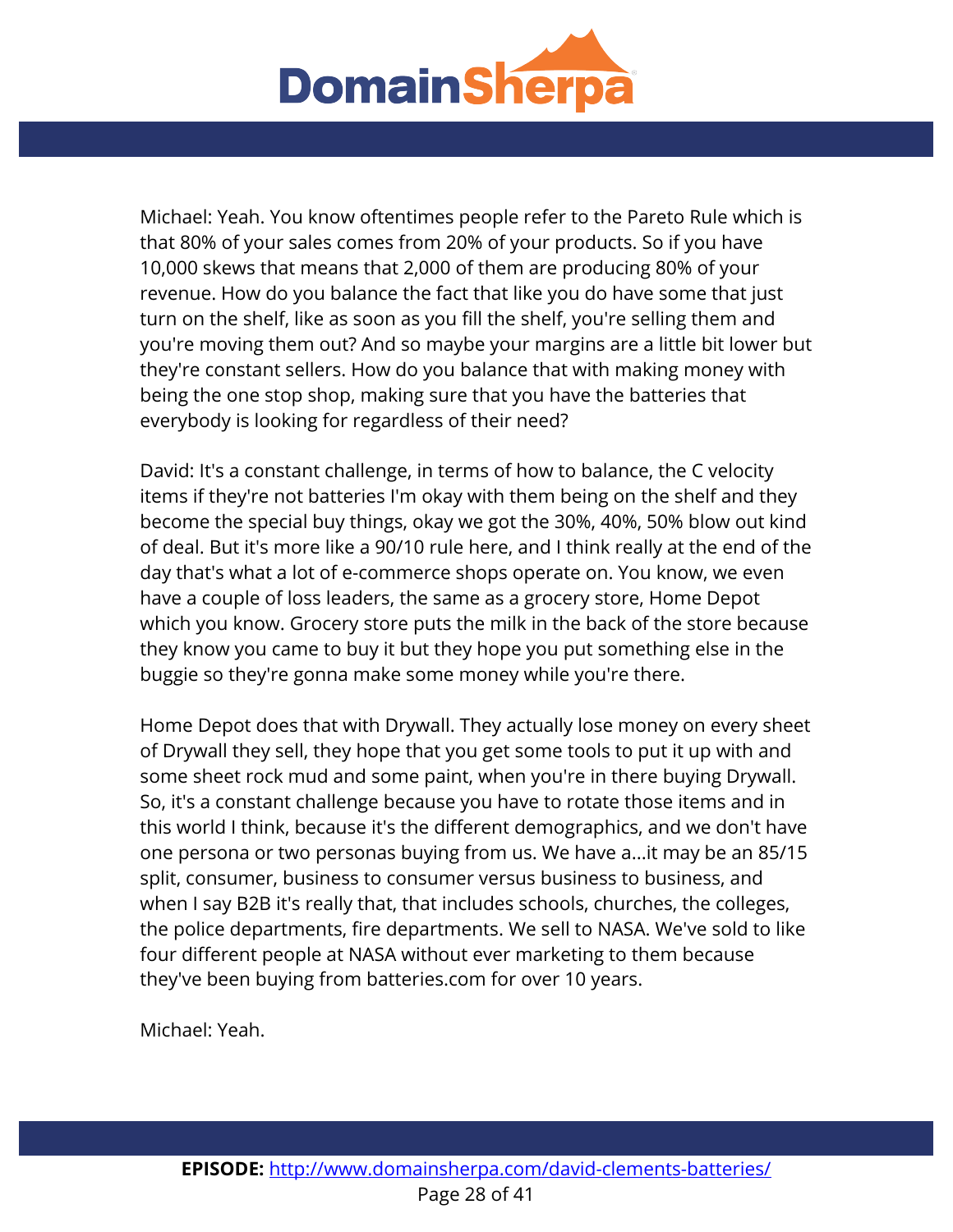

David: We get phone calls from people in the middle of the country that don't own a computer because they have a magnet that's been on their fridge 15 years with a phone number.

Michael: That is awesome.

David: That is something else I got. Once I realized that it was a business I also bought the phone number. That turned out to be the most difficult thing to get, because it took six months to get that transfer because there were so much red tape involved in, first Vox proving that they own the number because they you know, their phone bill was insane, hundreds of pages per month, phone... It took forever, but basically with that phone number the magnets on the fridge, we still get phone calls from people who don't own a computer.

Michael: That's fantastic. So one thing I didn't ask you is your customer base, are you primarily in North America, United States and Canada?

David: Yes. Most of the business is United States, we do business in Canada but with the laws changing I think that's probably gonna drop January 1st. The laws for lithium shipments by air are getting stricter and they're actually gonna start labeling it as hazardous shipping piece so the prices are gonna go up.

Michael: You know, I hope that the audience can appreciate all of the complexity that's going in because we're having these discussions around inventory, inventory turns, how you're making sure that items that are sitting on the shelf get moved through a clearance process and promoted and sold so that you don't have dead dollars sitting on your warehouse. Shipping costs, you know, you're selling to United States but inevitably you're selling to people all over the world because they're gonna type in batteries.com because they have the magnet that they've taken with them all their whole life to hold things to their refrigerator. And you know, the phone number has to work. If they're calling from North America, if you're taking an order online you need to understand where you're shipping to before you promise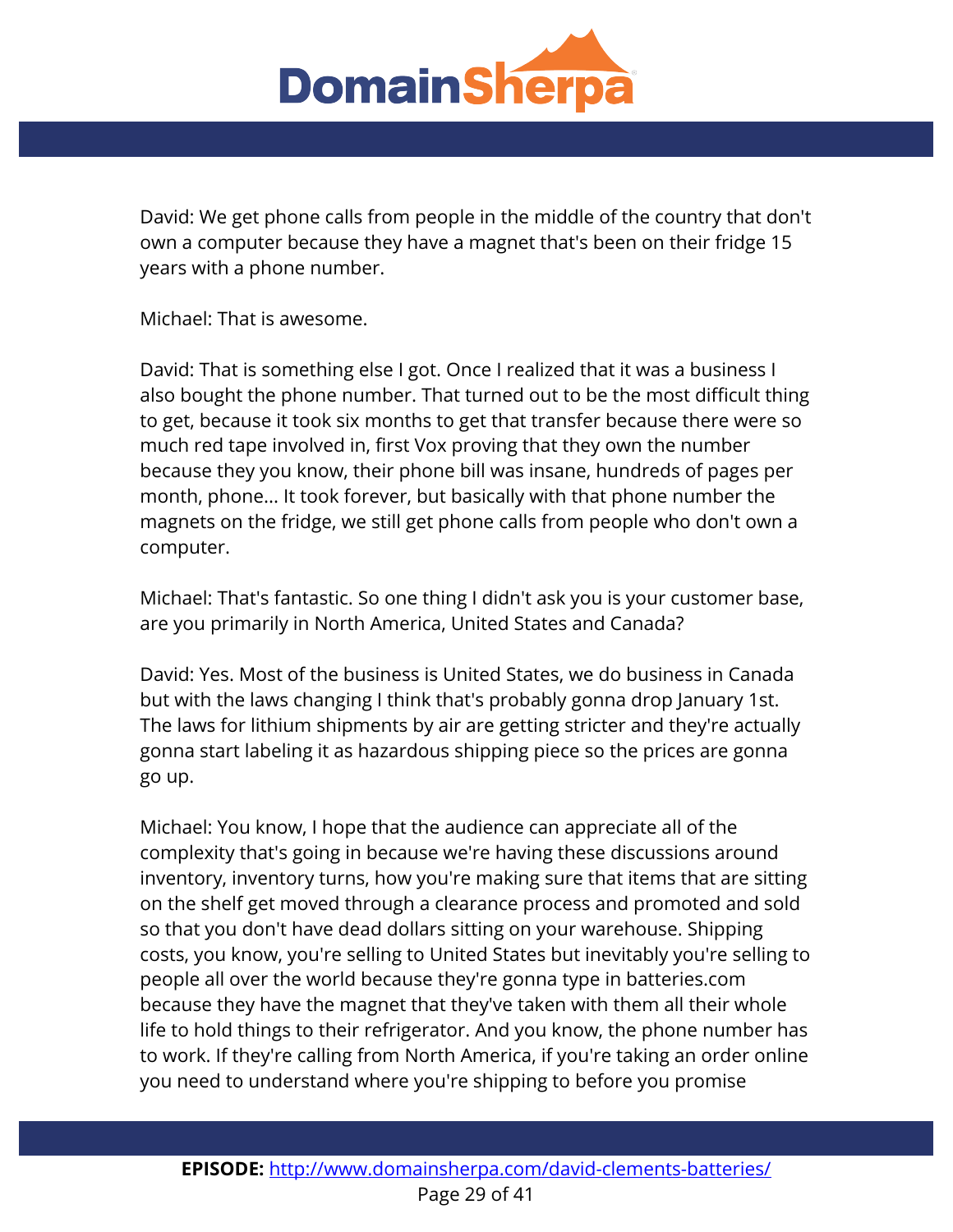

somebody what that's gonna cost, what the legal ramifications of shipping cross borders are, whether it's even allowed. There's a lot of complexity involved in this.

David: For the shipping there is a ton, for fraud prevention and fraud control, it's a whole other animal. You know, when the sales are in the hundreds, you start really kind of at least 20...the gut check when the sales are over a 1,000 you at least make sure it's legitimate. Like I had a sale recently that was over a \$1,000 and the credit card had been issued in Venezuela, but the shipping address was to a shipper, an exporter in Miami and on a gut check... Okay wait, that person was using a Gmail address, okay, it's probably fraud. I decided to dig in a little bit, it turned out it was the president of a medical manufacturing company. He wanted the batteries we had, he and I ended up with this exchange and now it looks like they're gonna be one of the larger corporate customers for us in 2017. But so, while we ship to the U.S. and Canada we're actually doing shipping globally because of some of these facilities that actually specialize in sending things from the U.S. outside the U.S. basically from companies that they can buy and ship to those facilities. Honestly I didn't even know those existed.

Michael: That's funny.

David: I didn't know that business model existed.

Michael: Yeah and it's amazing. So what percentage of your revenue right now is B2C selling directly to consumers and B2B, you selling to like this gentleman who is an exporter of batteries?

David: Eight five percent is probably B2C, and then 15% B2B.

Michael: Where do you think you'll be in like three to five years let's say?

David: I'm hoping to increase the B2B. We are doing some interesting things on that front. We've got an inside sales group that we are starting to really build that channel and we're focusing on a few specific verticals, sealed lead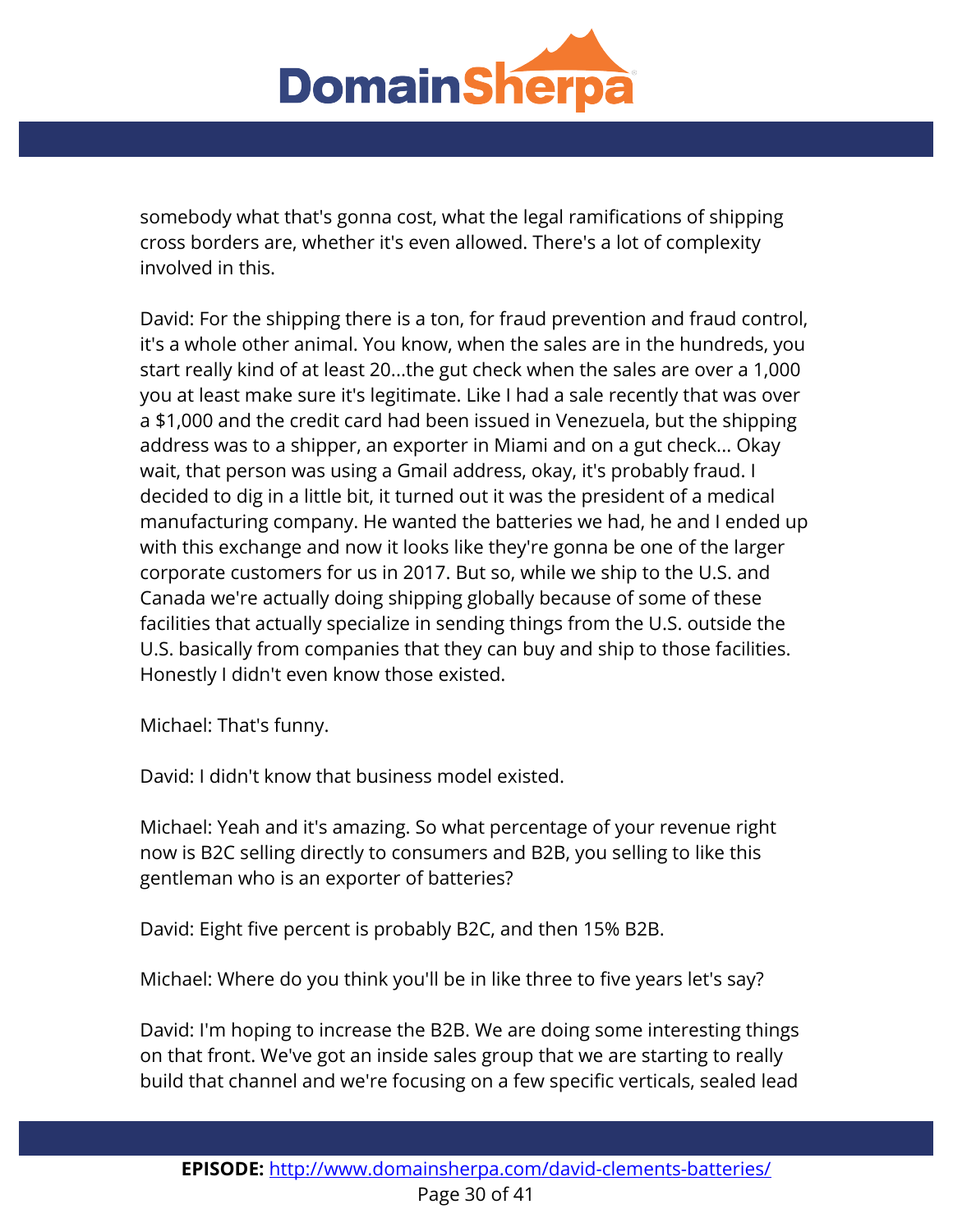

acid batteries is one of them. And then some others that make sense to sell 50 or a 100 or 200 or 500 or a 1,000 batteries per purchase. We had some vendors actually in from New York, they flew down and had lunch with us yesterday to talk about that exact thing.

Michael: Yeah. And let me ask you David, what's it like owning an exactmatch domain name like batteries.com and then calling on suppliers or customers. What's the general reaction?

David: I get through. Everyone on the other end takes the call seriously, returns the call, or will take the meeting. When I had...and I learned this with cheesecake.com, I wanted to do a couple of videos to show people how to make cheesecakes, I figured that will be relevant. I could get some YouTube traffic that might convert. And so, I contacted Philadelphia Cream Cheese and said, "Look, I wanna do these videos, if I did, really did four videos well and it cost 10,000 bucks. If you paid for the videos I'll use Philadelphia Cream Cheese as the product in the video, what do you think?" So that was an initial outreach. Four hours later I get a phone call on my cell from a vice president of Craft. And I'm like, "You're a VP at Craft, okay you own Philadelphia Cream Cheese and you're calling me, why?" He goes, "Cheesecake.com, man, that's a great domain name, right?" Mike that... So, it was like, okay, always get the best domain name you can. If I had a choice between buying a \$1000 domain name and \$1 million domain name that I think really is the right investment, I will do it. I would buy the bigger name because it's never going to lose its value. Panda and Penguin and those updates, they're never going to affect the top-tier category crashing .com domain names.

Michael: Yeah. Hey David I went on your website and I searched for an Energizer CR2032, for anybody knows, those are those coin batteries that fit in a ton of stuff, kids electronics, calculators, things like that. Your two-pack for that item is 20% less, that's it right there, 20% less than what I can buy at Amazon and you have free shipping. How is that possible?

David: We want you as a customer.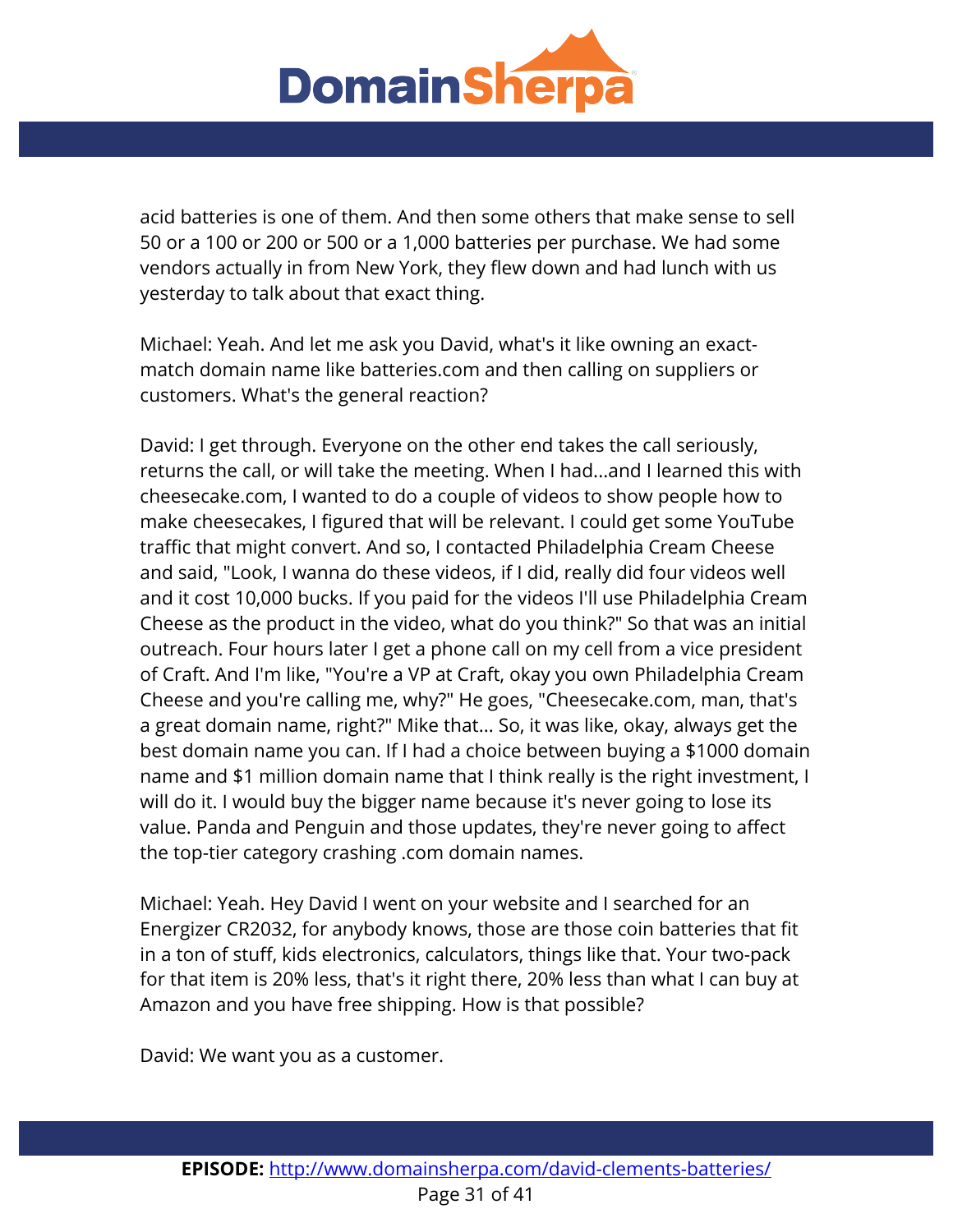

Michael: You got me, David.

David: I'm serious. I'm so glad you checked and brought that up. And that's the reason we're doing it.

Michael: That's a popular battery.

David: What's that?

Michael: That's a popular battery when people search for that they're gonna, you know...they...

David: I also checked before this call and you haven't bought anything on batteries.com.

Michael: Not yet, but I need a new battery for my motorcycle.

David: The question I've got is, if you needed this battery why didn't you click and go ahead and put it in the cart if it was only you know, at the time did you see the sale, we were selling it for a \$1.25 with free shipping per battery, so you could have gotten it for 2.50.

Michael: I didn't actually need it, I just wanted to do some price comparisons to Amazon.

David: Okay, okay.

Michael: David, what keeps you up at night about the business today?

David: Mostly the supply chain problems, making sure we are showing the right inventory on the site. But only because we've made the right decisions to buy the right things from the vendors, that we've brought them in, that we priced it right, that we can make the turns. And that at the end of each day, at the end of each month that we're making the right decisions that are gonna grow the company, and maintain cash flows so we can stay in business.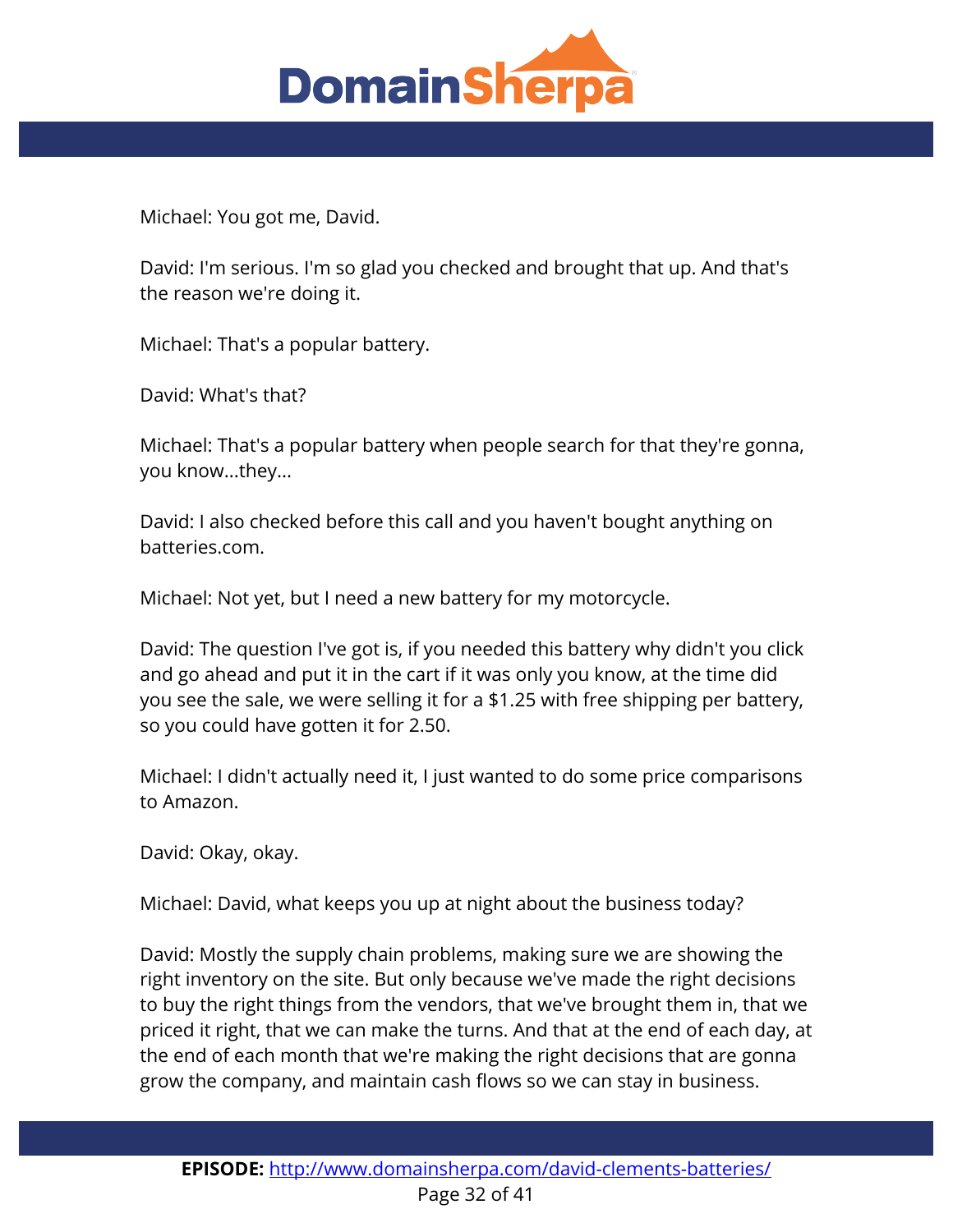

Michael: So you can buy inventory, so you can pay your employees, so you can pay the hosting bills, yeah.

David: Because one thing I have been able to do with this company is I don't have any investors. I don't have anyone else at the table right now and that's another thing that keeps me up, you know, so nobody really has skin in the game to sit down and say, "Okay I think we should also do this, and this, and this." But making the right decisions and it's also you know, the months that money is not the bigger issue, that there is a core group of people here that are phenomenal. A very good friend of mine I've known almost 20 years Christian Wolf has been with this thing from the beginning. And he's standing right over here and the thing is, if I make the wrong decisions, okay it affects him. So that's something else that would keep me up.

Michael: Yeah, yeah. Is it fair to say that running batteries.com is in order of magnitude more complex than running a brokerage business?

David: Yes, yes.

Michael: Let me ask you about a couple of questions real fast. Because I know that people are wondering, if I need batteries like today, because I forgot to buy the batteries for my kid's birthday or gifts or whatever. I'll run to the local hardware store, they have the Duracell which I love, they have the Energizer which is a little bit less, and then they have like a no name brand, is there really a difference between the batteries David?

David: It depends, there are some no name brands I don't trust and don't like that I've seen leak. There are some...and I don't even wanna call them no name brands, okay. There are some batteries out there that have fantastic shelf life, output, and are just as good as the name brands. If you just had one takeaway though, when it comes to batteries, are you thinking like double A type batteries?

Michael: Yeah the double A, the triple A's let's say.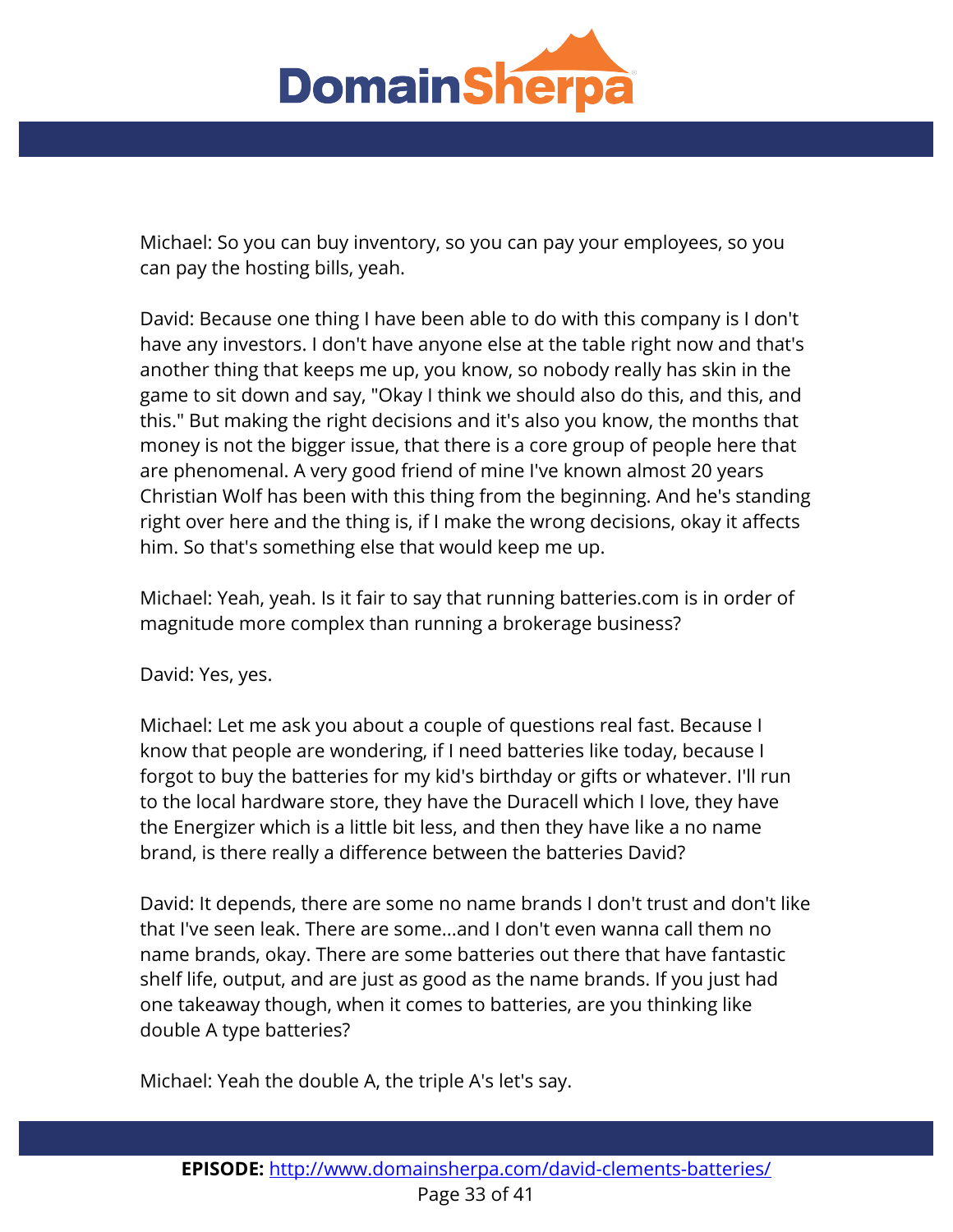

David: So, this battery is the Energizer Ultimate Lithium battery, okay? And I didn't realize how big a deal this thing was until I bought batteries.com, but Energizer, their most valuable asset is their name. Their next most valuable asset is that they have a patent on a 1.5 volt lithium battery, double A and triple A's are 1.5 volts. No one can make a competitor to this. These last six to nine times longer than an alkaline battery while it costs twice as much, even if it only lasts three times longer, you always want to buy this. But actually they've changed this recently to 10, do they go back to 9 or was it 10 and they went to 9?

Man: [inaudible 01:02:33].

David: Okay, they last so much longer than the alkaline batteries, there is never a time to buy an alkaline battery. You don't buy Duracell, don't buy the Energizer Max, don't buy the...

Michael: So on the double A's and triple A's buy the Energizer lithium because it's the one labeled six to nine times longer, because nobody else can produce those. What about like nine volts or D's or something like that?

David: That's a great question. Nine volt is still twice as much and it lasts 20% longer on lithium. And there are actually some uses where you don't want lithium nine volt, because the lithium has a nice tapered output until the very end of life, then it drops off a cliff, okay?

Michael: Right.

David: A nine volt alkaline drops off, drops off, drops off. So if it's in a smoke detector and you're out of town for three days and your smoke detector battery dies, you miss it beeping. The alkaline battery is gonna beep for three or four weeks and you're gonna definitely change it.

Michael: Yeah.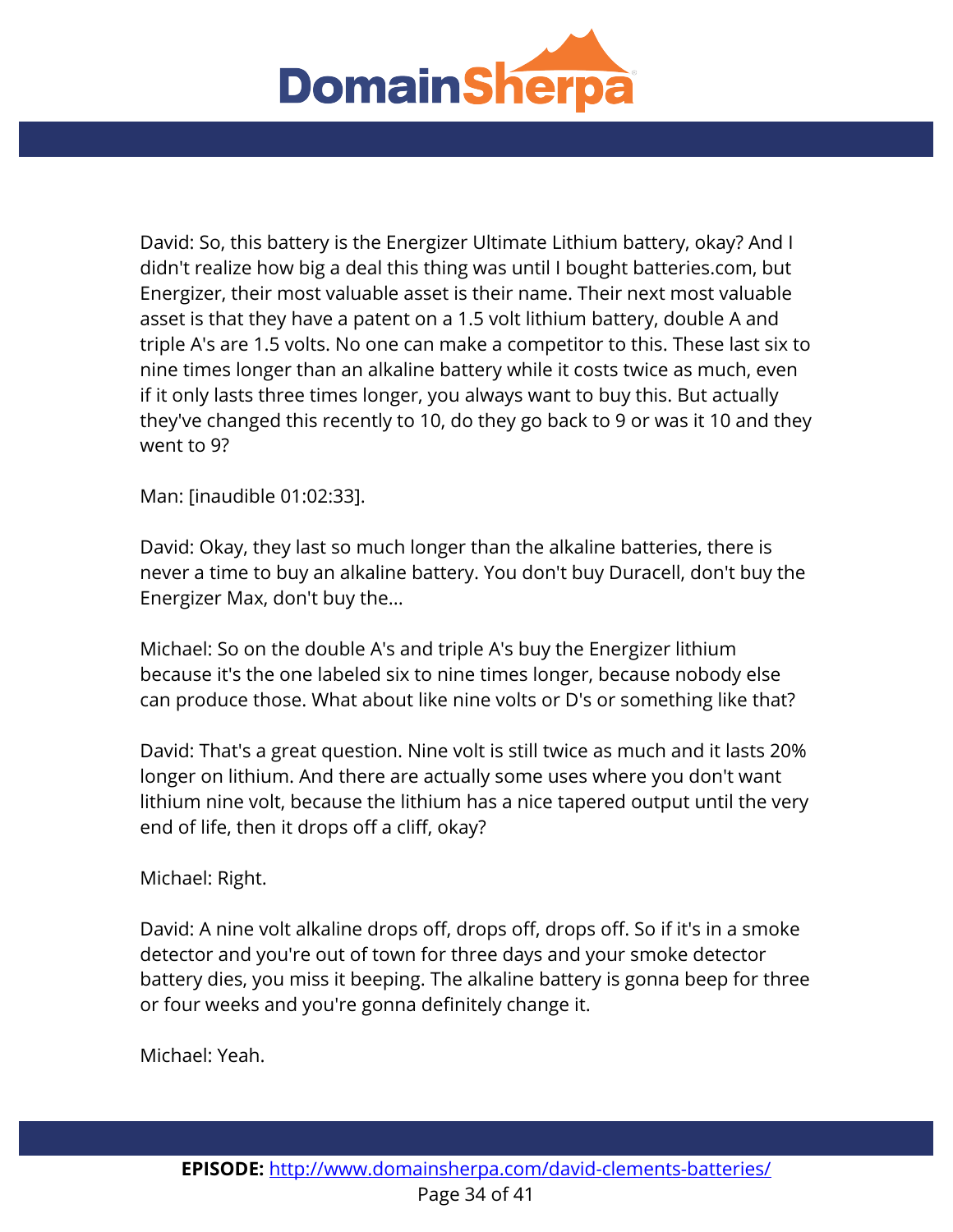

David: But that's a great question.

Michael: And this is the kind of stuff I knew that there were insider secrets to this, this is why you need a blog because where else do you get this information, right?

David: Right.

Michael: I wanna come to batteries.com if you put out like information like that on which batteries are the best bang for your buck, even though it may cost a little bit more, that's valuable information. That's what I would expect from the leader of batteries.com.

David: Thank you.

Michael: Do people have to worry about spoilage? Do you have to worry about spoilage of batteries David?

David: Yes.

Michael: You do?

David: One of the first things my...a sealed lead acid battery vendor told me is the batteries have these spots dead. They all find that spot okay, so they have shelf lives. The ultimate lithium battery has a 20-year shelf life, the date code on the thing, the ones that I've got in the back now is like 2036. But a lot of them have date codes and they do have shelf lives, but that's where inventory turns come into play. If you're turning the inventory, you're buying it straight from the distributor or manufacturer then you don't have aged inventory on the shelf. The things I worry about that could be aged inventory would be laptop batteries and power tool batteries. And those you stock far fewer quantities, and you also end up deciding to get out of those certain skews all together because there may be a Makita or a Ryobi or a Skil drill that they just stop making or decide to stop using that particular battery style.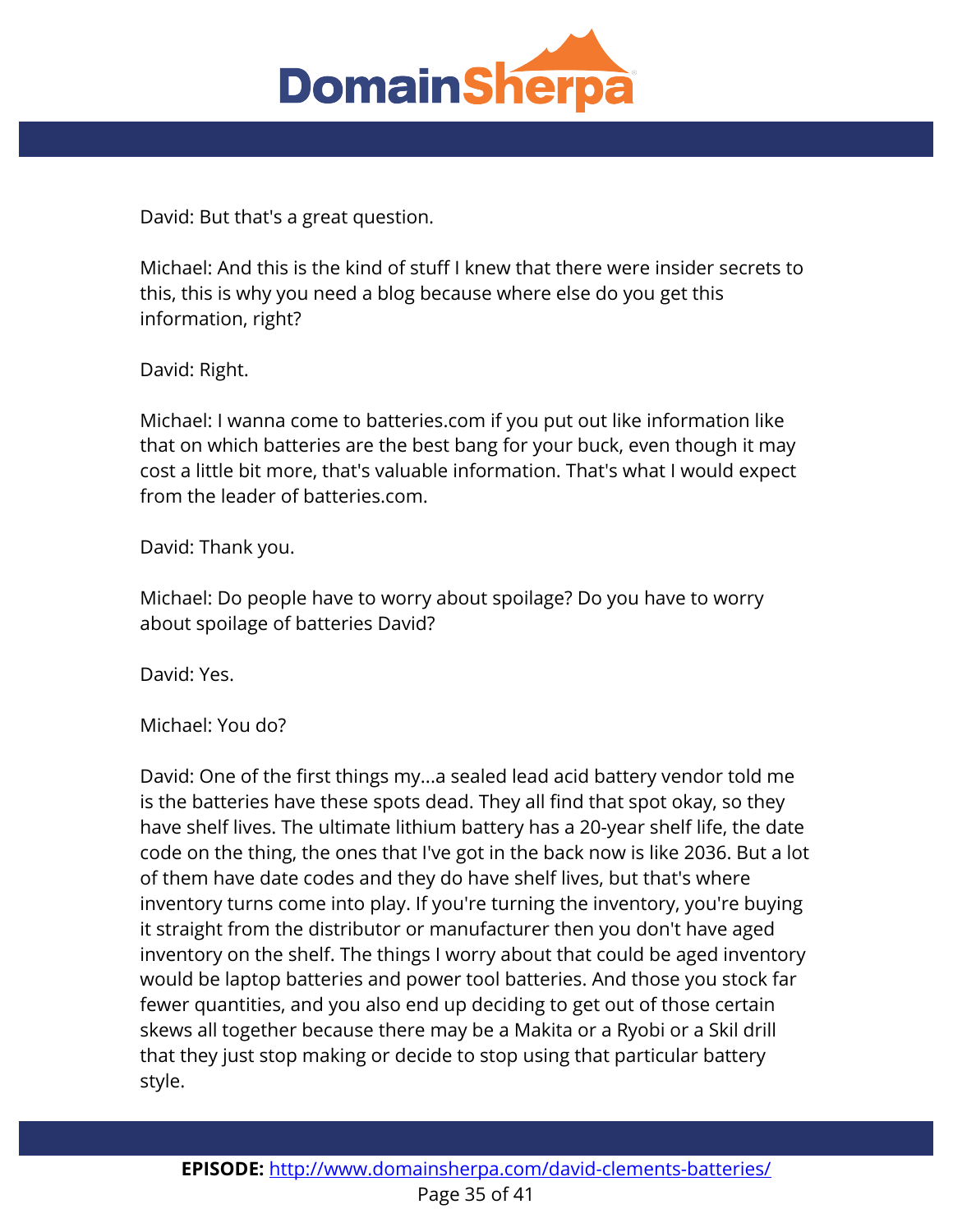

Michael: One of the questions I want to ask you about was creative financing David. Oftentimes people will look at a domain name like batteries.com, not this exact case and say, well I can't afford that, or I can't buy all the assets that go with it. Was there any...and I try and get people to think creatively, you don't have to pay everything all at once, you can pay over time, you can use your cash flow coming in from the business to actually pay off the assets that you bought with owner financing or seller financing. Was there any type of creative financing involved in buying the domain name, trademark and then as a second tranche buying the assets of the business?

David: Yes, there was. First I went traditional, I talked to Bank of America, talked to my bank guys. And since Bank of America, they have the holding account for escrow.com, it's broken \$3 billion in transactions. So I actually almost had them finance the domain purchase. They were interested in loaning against inventory and then the line of credit and all the other stuff that comes along with just being a customer for years. But there are creative ways in this industry to finance non-traditionally. You've got Domain Capital and you've got Lendvo, and you've got inteLend. And anybody that's listening to this and thinking about financing a domain would probably be best to shop because each of them has a little bit different strategy when it comes to what they want to back, and what they want on their books, and what they're really looking for. Mike hold on just a second, let me just...I'm gonna plug the computer up.

Michael: You bet. And so in one of those cases, while you're plugging in, if you're buying a domain name for \$250,000. They may require you to put a \$150,000 and then they may actually finance the other 100,000. Which means that they put up the money to finish buying it, they'd hold the domain under their name and then you'd have a payment plan, agreeing upon payment plan for making payments every month until that \$100,000 is paid off let's say.

David: That's right, and those are the numbers. I mean on a \$250,000 note Domain Capital would want 40%, a 100,000 of your money and then they'll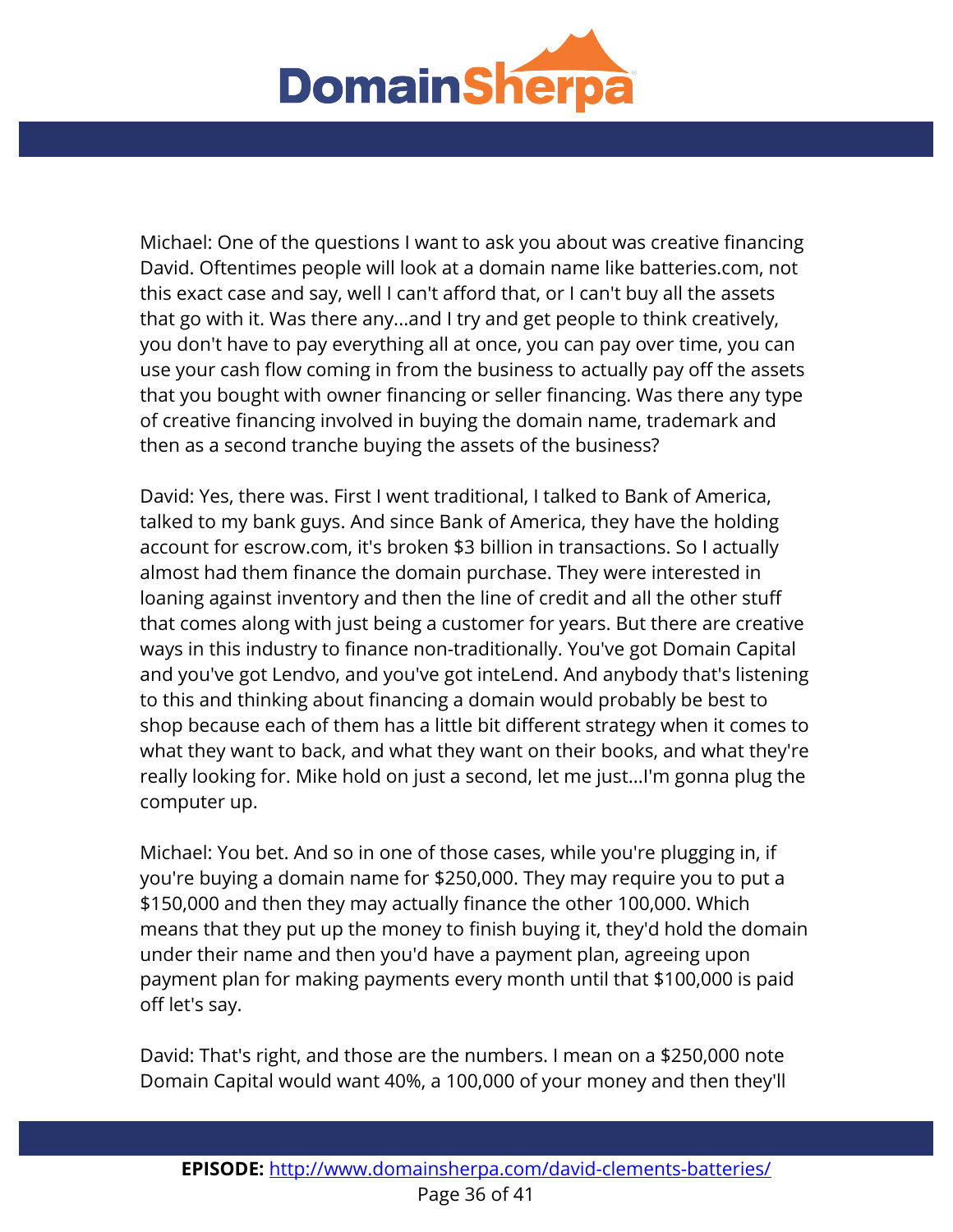

finance 150,000. I used Domain Capital to buy cheesecake.com. I called them for batteries.com and I did actually borrow money from them for batteries.com. And with those guys, it's a quick phone call, I mean with cheesecake.com I called them from Milan at the auction, I walked out. I said, "Hey cheesecake.com is coming up. I think the reserve is a 100 grand, I like the name, what do you think?" "That's a great name David, okay, we could do that." And literally like that's how quickly it gets approved when you get them on the phone or send them an email. At batteries was...it might have been a 10-minute conversation but I mean, without exaggeration that's how quickly they'll make a decision on names like these.

Michael: Yeah, so you did use Domain Capital to help acquire batteries.com and the trademark?

David: Yes.

Michael: And then what about the assets that you bought later. The warehouse inventory, the customer information, the supplier information, the social media accounts, did you use some sort of creative financing for those as well?

David: I had just sold...last year I had just sold a couple of really high-valued domain names, and the timing couldn't have been better. So I was in a cash position to be able to throw money into this thing too.

Michael: That's great.

David: It was a fast in and out experience, I mean look, literally I've had like...up to that point, the best year in brokerage I've ever had in my life. And then it's like, "Hey, do you wanna buy batteries.com?"

Michael: Yes, here is all that money. Hey, David inevitably you know this industry, someone is gonna be watching this show and they're going to be like, "David runs batteries.com, I've owned lithiumionbatteries.com, or I own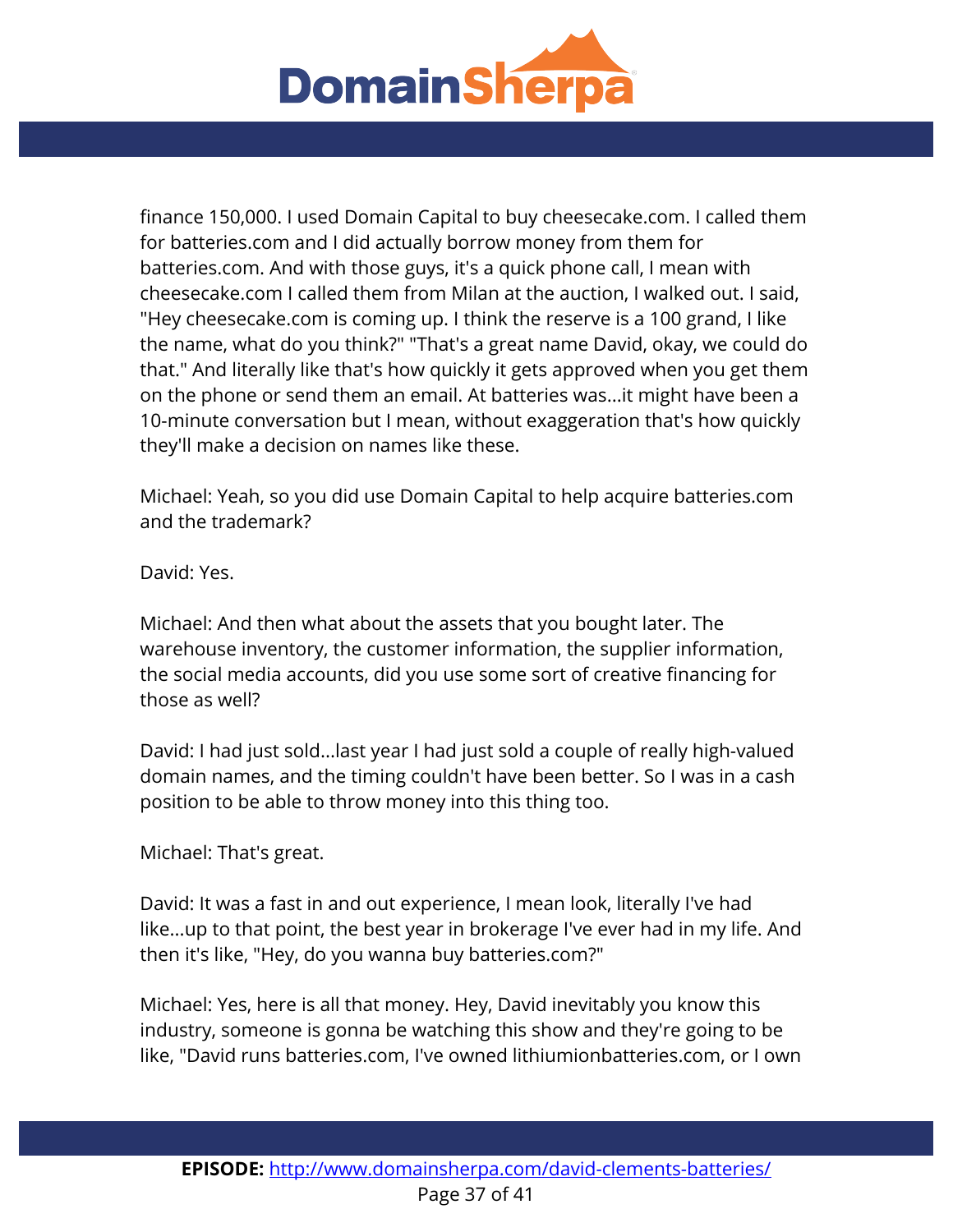

powercell.tech, or I own whatever." They're gonna wanna contact you, are you interested in entertaining any of those solicitations?

David: Thank you so much for asking. No, I'm not interested in any of them and I would even go so far as to say some of them I would list on the newsletter, if their price is right. But I would not be interested in them for the company

Michael: Because once you won batteries.com, you don't really need anything else.

David: I don't think so.

Michael: You know, one last question before I get to the final ones, social media handles. You did say that you purchased...you can't sell social media handles, so you probably had those thrown into other assets that you purchased like the warehouse inventory and things like that. Do you think that social media will be important for your business in the near future?

David: Yes. That's probably one of the reasons I don't convert as well from 18 to 35, is I don't have some of the channels that they use instead of going straight to Google. I think it's a combination of that and our mobile experience, it still needs some work. In the next couple of months I think we got some really interesting features going out for the site, but we're really focused on the mobile experience. But the social I'm sorry, didn't mean to kind of get off the rails there. I think the social, the Facebook, Twitter, even YouTube to a degree is vital, is really important. I mean you of all people know how valuable video content is for SEO. You do a transcript of these interviews, right?

Michael: Yep.

David: So you also have the SEO from the transcript of the interviews which is really smart. I think that that's actually... For me if I do that battery blog you know, the difference between the Energizer Max and Ultimate Lithium, and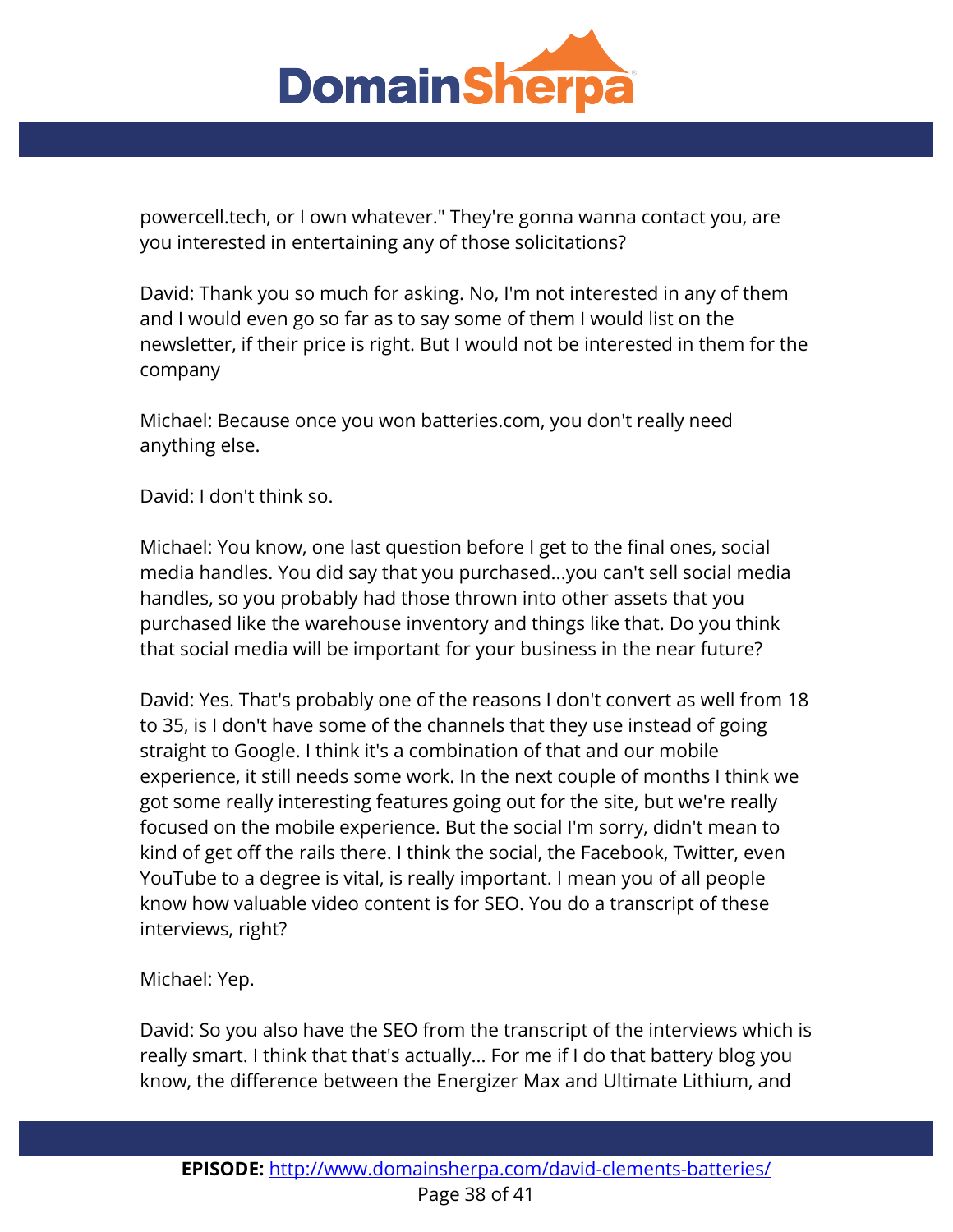

here is why you should buy the Ultimate Lithium. The people reading that blog are gonna be converting well if they go to those pages.

Michael: Definitely.

David: So I think, the social media aspect, if I can also talk to people and let them know about the blog or give them some cool images, or cool toys, I think that they'll get them, you know. Pokemon Go you know, we sell power banks. The power bank is a really good idea for... talk to Facebook marketing, that kind of stuff.

Michael: I think you have the opportunity to just be a content marketing killing machine. Can you imagine if you had a 10-second or a 30-second video for every single calculator and how to change the battery on YouTube? So here was like Casio X59 battery change, and suddenly like, here is a 10 second video, and in the description of every single video was a link to where you buy it on batteries.com with free shipping. Like that would...

David: That's a great idea.

Michael: That's the kind of thing that nobody else is gonna do that you guys could just kill when it comes to content marketing. Not that you're not already killing it, because you know, you go search Google for all phrases that you're in their index for and you're doing a great job.

David: Go ahead, I'm sorry.

Michael: No, no, please.

David: The content marketing I think 1aauto.com, the number one, the letter A auto.com. Their YouTube channel has tens of millions of views, and they do with their auto parts what you're talking about with the calculator batteries. This is my test okay, the banner we had made is a little too big okay, but the table I've got in front of me with all these batteries is where I'm thinking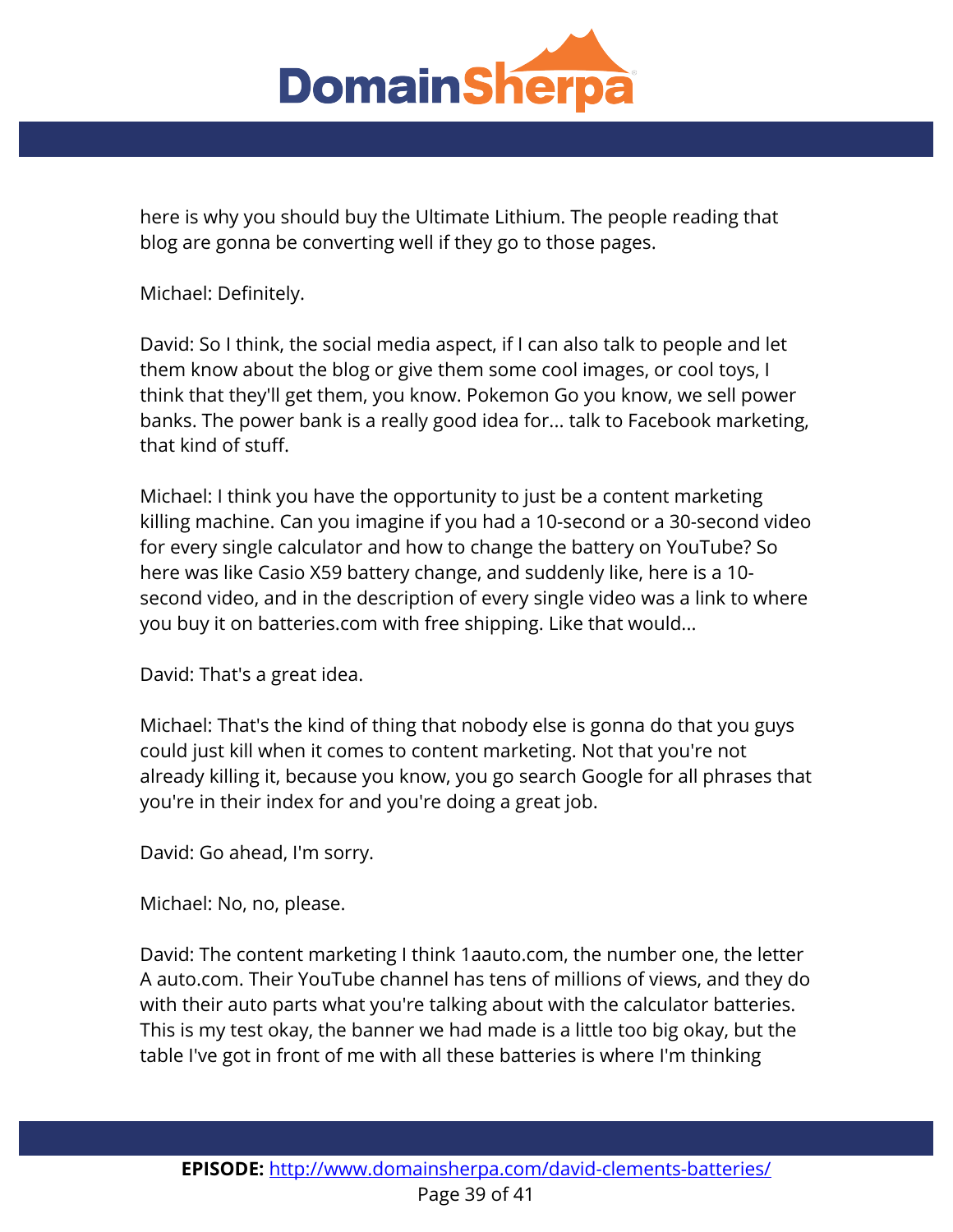

about trying to do some sort of video SEO. You're kind of bringing the end to the digital age here on the video interview.

Michael: Yeah, definitely. All right, the final question for you David, put yourself in the shoes of an investor that is thinking about building a company on a domain name that they own, or investing in a serious domain name, maybe taking all their money, all the investment money that they have and putting into domain name. What final advice do you have for them about how they should think about that investment?

David: I mean in terms of evaluating the domain name, everybody that's in the industry has a few really trusted friends that they can bounce things off of to get a gut check. So, trust your core group of trusted advisors, or friends, or people in the industry. I'm happy to evaluate things, I'm happy to sign a nondisclosure agreement and just talk to somebody or just a short confidentiality and talk to somebody about that. But more importantly I would suggest anyone thinking about getting into it as a business, make sure that they know the business side of things. Don't get into something if you don't know the business itself.

It may seem like a great idea that you wanna get into a certain industry, but what you'll find is like with something I learned about cheesecake.com. I wanted to get into the gift business okay, selling cheesecakes, shipping them nationwide. What I learned was that I got into the shipping business, because I had to use a five-pound block of dry ice, put it into a 1 and a half inch thick polystyrene container and use overnight or two-day shipping for every customer, every day. There was more money spent on FedEx and UPS than was spent on the product, because you couldn't ship a cheesecake and take three days to get anywhere.

I didn't realize I was getting into the shipping business. So you will find that you know, those things will happen but at the same time I didn't know ecommerce, I thought well enough to do it. I knew marketing, I knew some of the things. I didn't necessarily know the cheesecake business, but it didn't scare me off of it. So I would say you know, stick with what you know to a